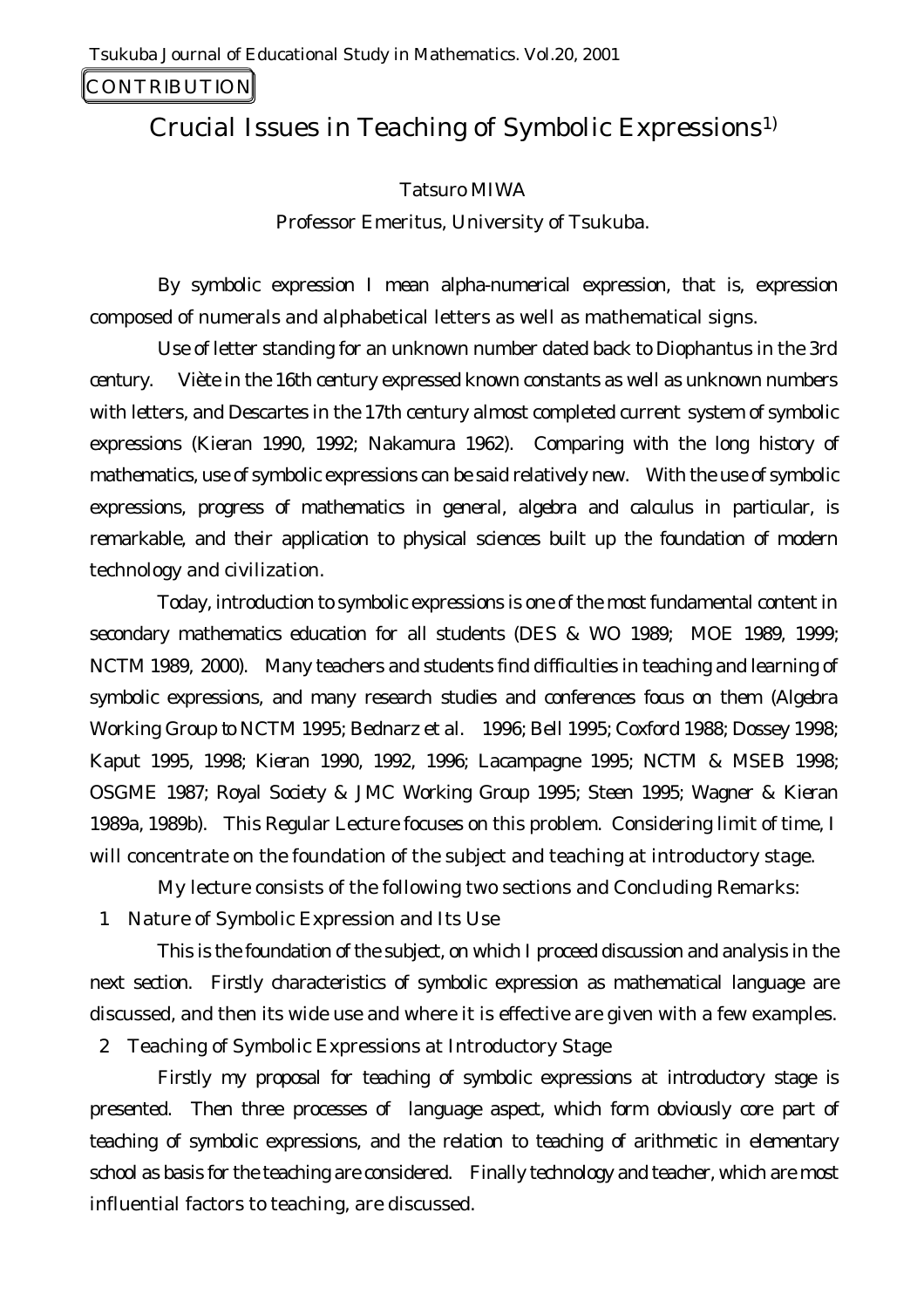#### Tatsuro MIWA

In preparation for this lecture, I owe much to many scholars and researchers in mathematics education around the world through their research papers, articles, documents and books on the subject. They are too many to list their names here. At the start, I would like to express my heartfelt thanks to all these scholars and researchers.

# **1 Nature of Symbolic Expression and Its Use**

- (1) Nature and characteristics of symbolic expression
- A. Symbolic expression as a mathematical language

In mathematics, symbolic expression is most important and indispensable means of communication and thinking, and it is regarded as mathematical language. It has the following characteristics (MOE 1989, 1999; Sfard 1987, 1991):

- (a) It is clear and concise.
- (b) It can express the general.
- (c) It can be transformed formally.
- (d) It expresses process and also is manipulated as an object.

As to (a), symbolic expression is thorough and of no redundancy. It contains much content and meaning. This can be seen obviously in comparison with everyday language. It is because that only the aspect of quantities and their relations are focused on and expressed while others are ignored. For instance, in solving a word problem with use of equation, which is a typical example of symbol expression, an equation is made up by ignoring various nouns, verbs, adjectives and adverbs and so on in the problem but focusing on a certain quantitative relation, and solution is obtained by solving the equation. Further, symbolic expressions represent result which are based on underlying very many concepts and principles. Like an example  $E = mc^2$ , we can find many symbolic expressions containing profound content in a brief form.

As to (b), while number expression is confined to a particular value of quantity, symbolic expression can express the general. In fact, with use of symbolic expression we represent the general beyond the individual and the particular. Therefore it has ability to elucidate mechanism and structure working in a situation.

The characteristics (c) is vital. We can say that it is the reason why symbolic expression is considered to be a means of thinking in mathematics. Sometimes transformation itself can work in place of thinking. Moreover, what is important is that transformation can be done formally, that is, without taking meaning of letters and context of symbolic expressions into consideration.

Characteristic (d) is different slightly from the above three but must be noticed. Just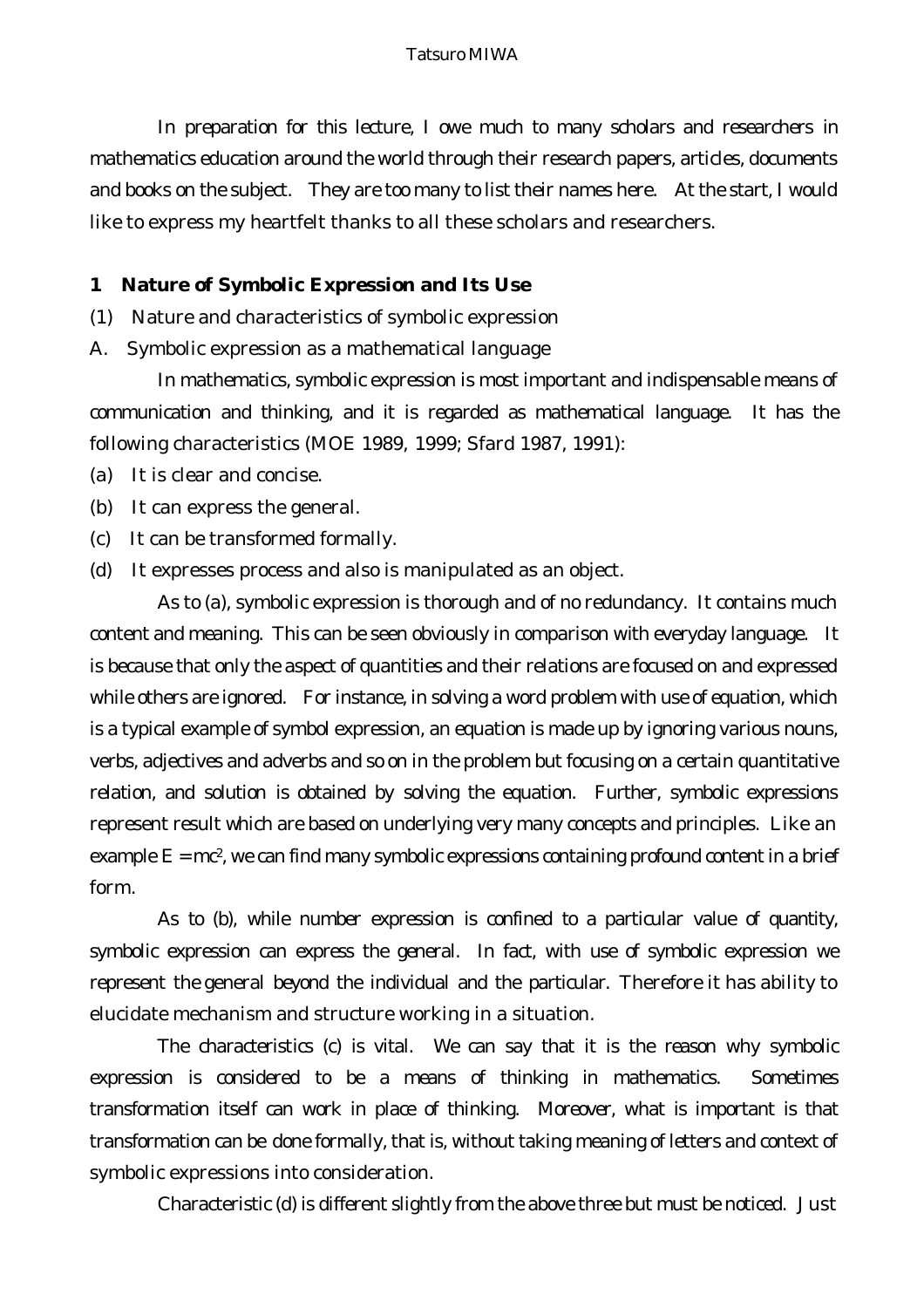like formula of quadratic equation denotes the procedure to ask for solutions originally, symbolic expression represents a process. It allows us making aware of the process by writing out in a form of expressions. At the same time, symbolic expression is manipulated as an object, like sum of solutions of a quadratic equation in formula is computed. Understanding the process-product duality of symbolic expression is important.

B. Language aspect of symbolic expression

From the viewpoint of language, the relation between "signified" and "signifier, symbolic expression" is considered. Transition process from signified to signifier is process "to express" and the inverse process is "to read". Transition process between symbolic expressions is "to transform" (Miwa 1996, 1998, 1999). Roles of the three processes in the use of symbol expressions are sketched in a triangular diagram below, which I call Scheme of Use of Symbolic Expressions (Miwa 1996, 1998, 1999).

Starting from a situation and going through a cycle of the three processes, it can be expected that would make discoveries and gain insight in the situation. Therefore, the starting situation may be also assumed to be a terminal.



Figure.1 Scheme of Use of Symbolic Expressions

## C. User of mathematical language

As to language user, it should be pointed out that illiteracy comes out when education of language is not done adequately. The illiteracy in symbolic expression is serious because it leads to non-use of mathematics and shut off the gate to academic and professional career in future. Foreseeing technology society based on mathematics, an urgent task for us mathematics educators is to prevent the illiteracy of this kind (Dossey 1998; Kaput 1995, 1998; Royal Society & JMC Working Group 1995).

In addition, it should be noted that language is deeply rooted in culture and that its user is influenced largely by their cultural background. For instance, students' difficulties in the well-known Student-Professor Problem is considered to be caused by representation of ratio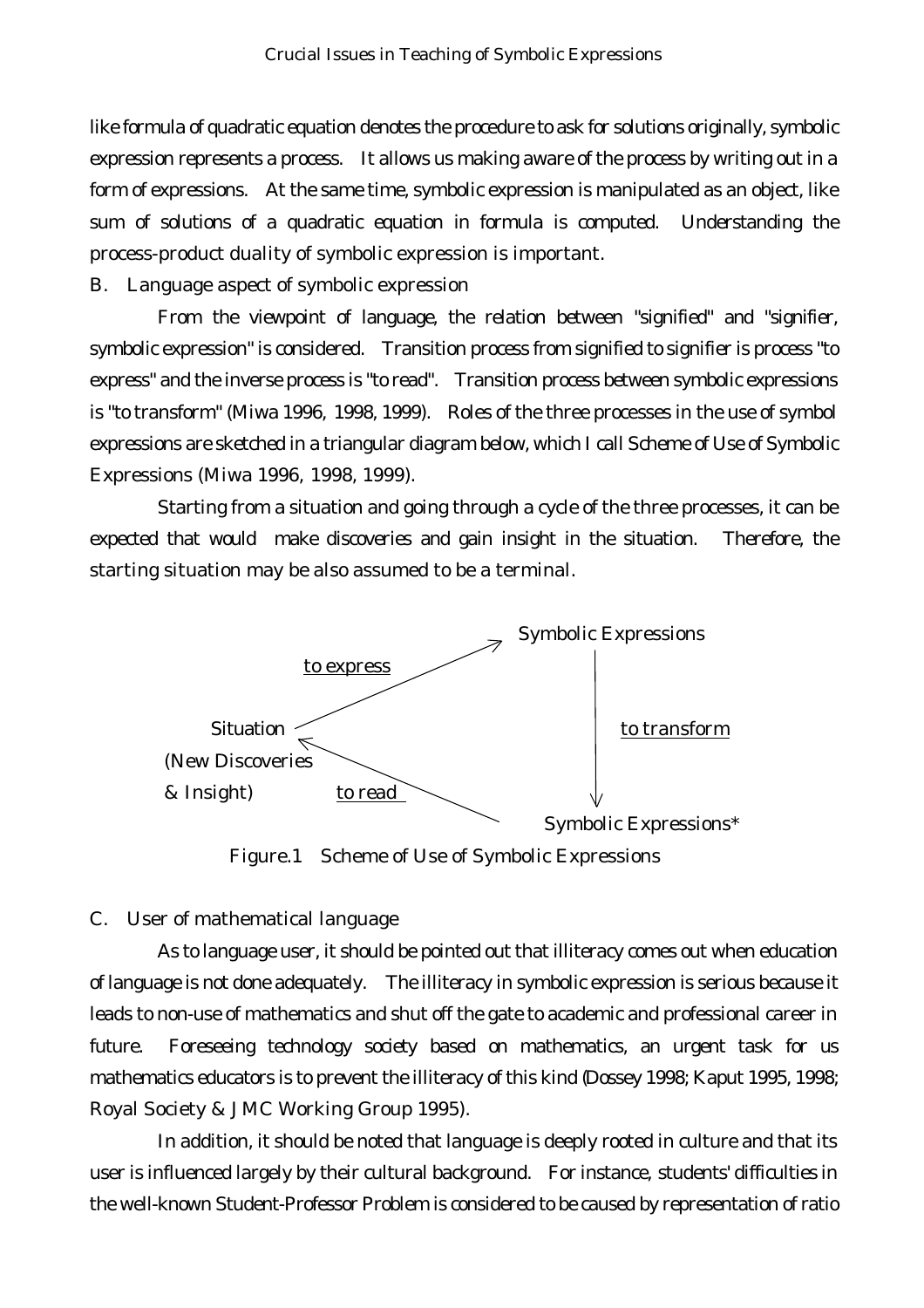in English and translation to symbolic expressions (Herscovics 1989; Lockhead & Mestre 1988).

Student-Professor Problem is a question "Write an equation using variables *S* and *P* to represent the following statement: There are six times as many students as professors at this university. Use *S* for the number of students and *P* for the numbers of professors." The rate of correct responses of 150 freshman engineering students at a major state university in the US was 63%, and 68% of errors were reversals : *6S = P.*

Interpretation of "letter as object" (Küchemann 1981), that is, the one that *2a+5b+a* was interpreted as 2 apples and 5 bananas and another apple by some UK students is another example of this influence. This interpretation may be difficult for people other than English speaking nations, because they do not know and cannot interpret *a* and *b* are abbreviation of apple and banana respectively.

- (2) Use of symbolic expression
- A. Wide use of symbolic expressions

Symbolic expression is used in almost all strands of mathematics in secondary level and above. In fact, it is widely used in all areas of algebra, elementary functions and analysis, analytic geometry, linear algebra, finite mathematics, probability and statistics and others. Speaking more correctly, without symbolic expressions it is impossible to develop quantitative reasoning in the areas. Symbolic expression is essential in sciences which use quantitative methods, and this can be seen typically in physical sciences and science of economics. This is also true for areas of technology.

# B. Where symbolic expressions are effective

Symbolic expression is particularly effective in pattern-finding and generalization as well as problem solving in a broader sense, let alone study of functional relations (Bell 1995; DES & WO 1989; NCTM 1989, 2000; Royal Society & JMC Working Group 1995; Schoen 1988). Pattern-finding can be made by seeing that a situation is not unique but an element of a certain set. This assumes generation of variables, and to express with use of symbolic expressions is most appropriate for number patterns.

Example 1. Number pattern: Product of square plus one

For three integers 1,2 and 3, an equality

$$
(12 + 1)(22 + 1) = 32 + 1
$$
 (1)

holds, as the left side is equal to  $2 \times 5$  *10* and it is equal to the right side. This equality seems to be a special and unique relation among three integers 1,2 and 3. However, we see another equality

$$
(22 + 1)(32 + 1) = 72 + 1
$$
 (2)

holds. Thus we do not see a triple (1, 2, 3) as a special triple of three consecutive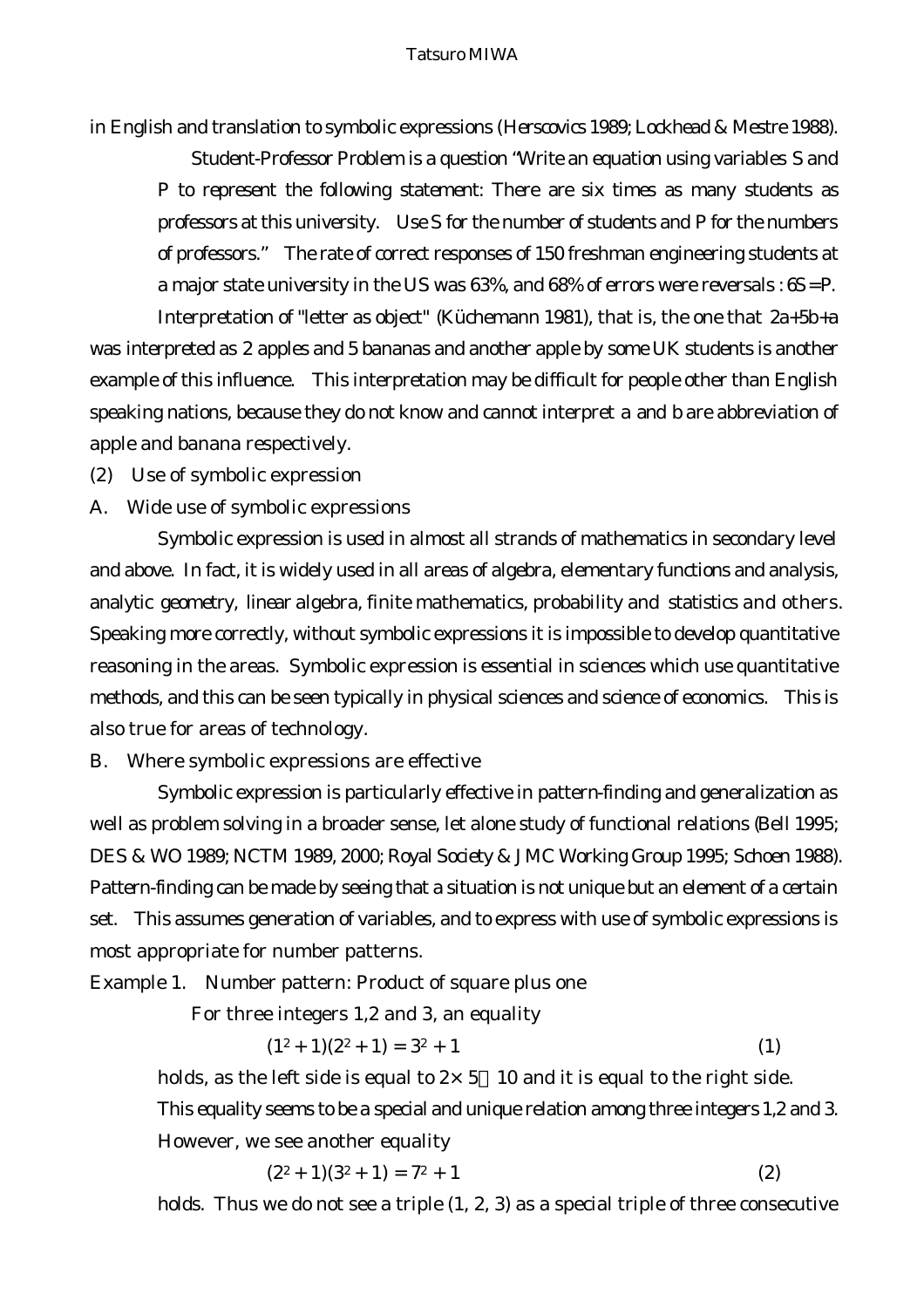integers but we can see it as a triple of two consecutive integers and other integer. We can conjecture a pattern of the above form that for two consecutive integers a product of the sums of square of each integer and one is equal to sum of square of an integer and one. With use of symbolic expressions the conjectured equality is written concisely:

 $(n^2 + 1)((n + 1)^2 + 1) = A^2 + 1$ , A is an integer.

We find that the above equality holds when *A* is equal to  $n(n + 1) + 1$ .

Moreover, similar to the above equalities (1) and (2) we can find a pattern in

$$
(12+1)(32+1) = 42+4,
$$
  

$$
(22+1)(42+1) = 92+4.
$$

This leads to the following conjecture:

 $(n^2 + 1)((n + 2)^2 + 1) = P^2 + 4$ , P is an integer.

Generalization means "constructing variables" (Dörfler 1991). This presupposes existence of certain invariant. Generalization of propositions (Harel & Tall 1991; Lee 1996; Mason 1996) concerning numbers requires use of symbolic expression.

Example 2. Generalization of Example 1

From the equality  $(n^2 + 1)((n + 1)^2 + 1) = A^2 + 1$ ,  $A = n(n + 1) + 1$ ,

in Example 1, we can make a generalization by regarding an operation + as variable and preserving forms of factors and result:

 $(n^2 \t1)((n + 1)^2 \t1) = B^2 \t1$ , *B* is an integer.  $(B=n(n + 1) \t1)$ .

Moreover, we can go ahead by regarding 1 in factors and result as variable and preserving forms of factors and result:

 $(n^2 + k)((n + 1)^2 + k) = C^2 + k$ , k is any integer and *C* is an integer. *(C= n(n + 1) k).*

Further, when we consider *n* and  $(n + m)$  in place of consecutive integers *n* and  $(n + 1)$ , we can find the generalized equalities hold:

$$
(n^2 + 1)((n + m)^2 + 1) = Q^2 + m^2, \quad \text{m is any integers and } Q \text{ is an integer.}
$$
\n
$$
(Q=n(n + m) + 1).
$$
\n
$$
(n^2 + k)((n + m)^2 + k) = R^2 + m^2k, \text{ k and } m \text{ are any integers and } R \text{ is an integer.}
$$

 $(R = n(n + m) + k).$ 

In problem solving, symbolic expression is used effectively not only for mathematically formulated problems but also ill-formulated ones. Typical in the former are applications of equation and inequality. For the latter, symbolic expression is used in problem formulation and its solution. Mathematical modeling is a typical example. Then specification of vital relationship among various quantitative relations in the situation is most important and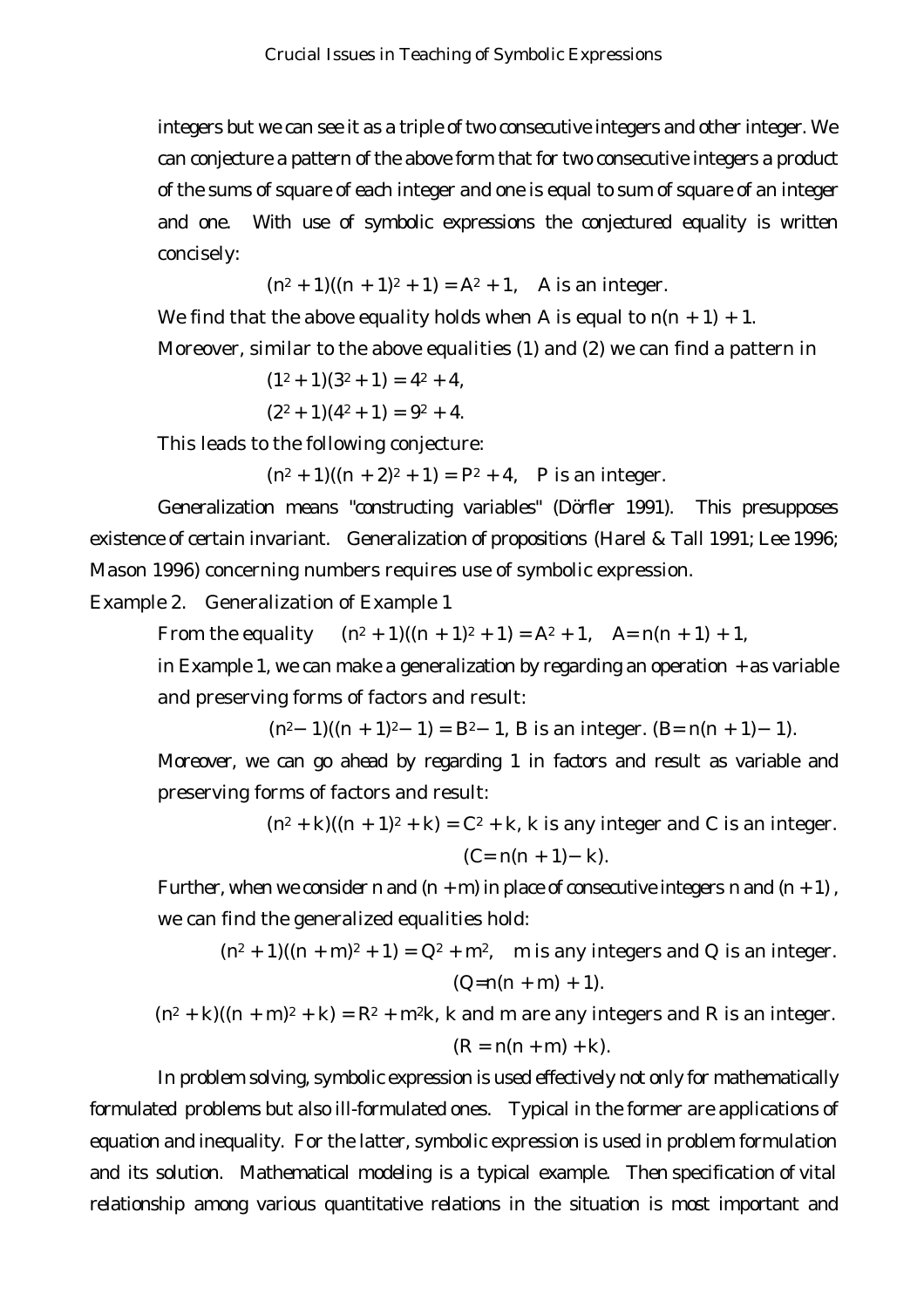symbolic expressions is suitable for the work.

Example 4. "Can Problem" (Kumagai 1999)

Among many kinds of cans, soft drink cans are focused on. They are assumed to be of cylinder shapes. Given below are data of their shapes, volume *V* (c.c.), radius of base circle *r* (cm), height *h* (cm) and rate *h/2r* :

| Commodities  | V(c.c.) | $r$ (cm) | $h$ (cm) | rate $h/2r$ | (s(x))  |
|--------------|---------|----------|----------|-------------|---------|
| A            | 128     | 2.45     | 6.80     | 1.387       | (1.011) |
| B            | 360     | 3.35     | 10.20    | 1.522       | (1.019) |
| $\mathcal C$ | 525     | 3.60     | 12.90    | 1.792       | (1.036) |
| D            | 1242    | 5.15     | 14.90    | 1.447       | (1.015) |
| Ε            | 2306    | 6.65     | 16.60    | 1.248       | (1.005) |
| $\mathbf F$  | 2528    | 6.80     | 17.40    | 1.279       | (1.007) |

If volume of a cylinder is constant, its surface area is minimal when  $h = 2r$ , or  $h/2r = 1$ , that is, when the height is equal to diameter of base circle. This is obtained with elementary calculus. A cylinder with minimal surface looks like a square when seen horizontally. As can be seen in the above table, shapes of soft drink cans differ largely from the optimistic one. Why does this happen? Or, why do soft drink companies disregard loss of surface materials and favor appearance and easy handling of cans? What follows is a simple solution of this question.

In a cylinder, whose radius of base circle is *r* and height is *h*, let *S* and *V* be its surface area and volume respectively.

 $S = 2$  *rh* + 2 *r*<sup>2</sup>*, V* = *r*<sup>2</sup>*h*.

Let *V* be constant value  $V_0$ . As said above, *S* is minimal when  $h = 2r$ . We express value of *r* and *S* when *S* is minimal as *r<sup>0</sup>* and *S min* respectively.

 $V_0 = 2 \quad r_0^3$ ,  $S_{\text{min}} = 2 \quad r_0 \times 2 \quad r_0 + 2 \quad r_0^2 = 6 \quad r_0^2$ 

Let *x* be  $h/2r$ . When *x* is equal to 1, *S* is minimal and  $S = S_{min}$ .

Let  $S(x)$  be surface area for x, and we consider  $s(x) = S(x) / S_{min}$ , which represents how far the surface area for *x* deviates from the minimal value. We will explore variation of  $s(x) = S(x) / S_{min}$  as a function of *x*.

$$
h = 2rx, \quad S(x) = 2 \quad rh + 2 \quad r^2 = 4 \quad r^2x + 2 \quad r^2 = 2 \quad r^2 (2x + 1),
$$
\n
$$
V_0 = r^2 \times 2rx = 2 \quad r^3 x = 2 \quad r_0^3, \quad r^3 x = r_0^3, \quad r = r_0 x^{1/3}
$$
\n
$$
S(x) = 2 \quad r_0^2 (2x + 1) x^{2/3}
$$
\n
$$
s(x) = S(x) / S_{\min} = (2 \quad r_0^2 (2x + 1) x^{2/3}) / (6 \quad r_0^2) = 1/3 \times (2x + 1) x^{2/3}
$$
\n
$$
= 1/3 \times ((2x + 1)^3 / x^2)^{1/3} = 1/3 \times (8x + 12 + 6/x + 1/x^2)^{1/3}
$$

Without knowing values of *s(x)* in interval *1.1 x 1.8*, however, we can neither know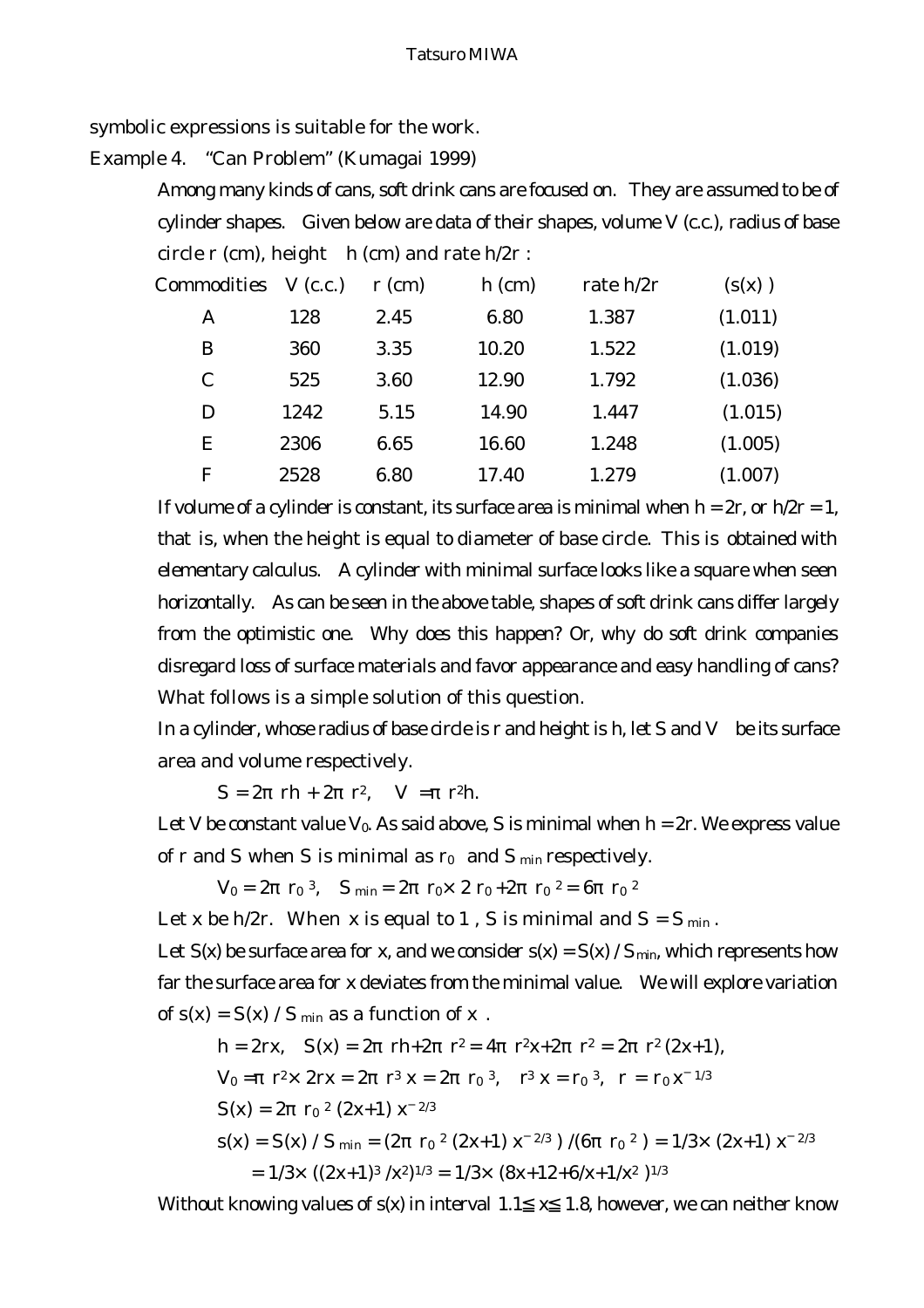variation of *s(x)* in details nor reach to the solution of the question. Using spreadsheet (computer software) the following result is obtained:

 *x* 1.1 1.2 1.3 1.4 1.5 1.6 1.7 1.8 1.9 2.0 *s(x)* 1.001 1.004 1.007 1.012 1.017 1.023 1.030 1.036 1.043 1.050 Now it is clear that loss of surface material is unexpectedly small, e.g., for *x* less than 1.3 loss is below 1%. Values of *s(x)* corresponding to those of *x* in the table are given in the above table with parenthesizes. Therefore companies can disregard loss of surface materials and favor appearance and easy handling of cans.

We must not forget that only use of symbolic expressions cannot solve problems, but collaboration of computing tool such as calculator and computer is very helpful. However, as the above case, it is impossible for us to reach solution without use of symbolic expressions.

# **2 Teaching of Symbolic Expressions at Introductory Stage**

In teaching of symbolic expressions in general, at introductory stage in particular, most crucial thing is not to produce illiteracy with respect to it as indispensable mathematical language. Since there is no doubt that symbolic expression is assumed to be newly introduced language, foreign language, the followings are required fundamental in teaching (Mochizuki & Yamada 1996):

To let students have strong desire to communicate and to think with it.

To make clear the purpose of communication and thinking.

To emphasize what to communicate and think as well as rules of writing. The proposal follows from the above perspective.

(1) Proposal for teaching at introductory stage

According to the principle that symbolic expression is foundation of mathematics for all but not for a few able, I would like to propose that teaching of it at introductory stage, in particular, is desirable to be organized so that language aspect and its use are combined systematically. The principle denotes that it is crucial to ensure solid foundation for all to be competent for using symbolic expressions as means of communication and thinking in mathematics. This may be interpreted immediately that students become competent to generate symbolic expressions and manipulate them. It is true only partially. I find an evidence that not a few students are reluctant to use symbolic expressions. Speaking in more details, even in a situation when use of symbolic expression is appropriate and students themselves are capable of using it, many of them are reluctant to use symbolic expressions and prefer to use numerical and/or geometric means instead of them.

The evidence comes from our experience of Japan-US Collaborative Research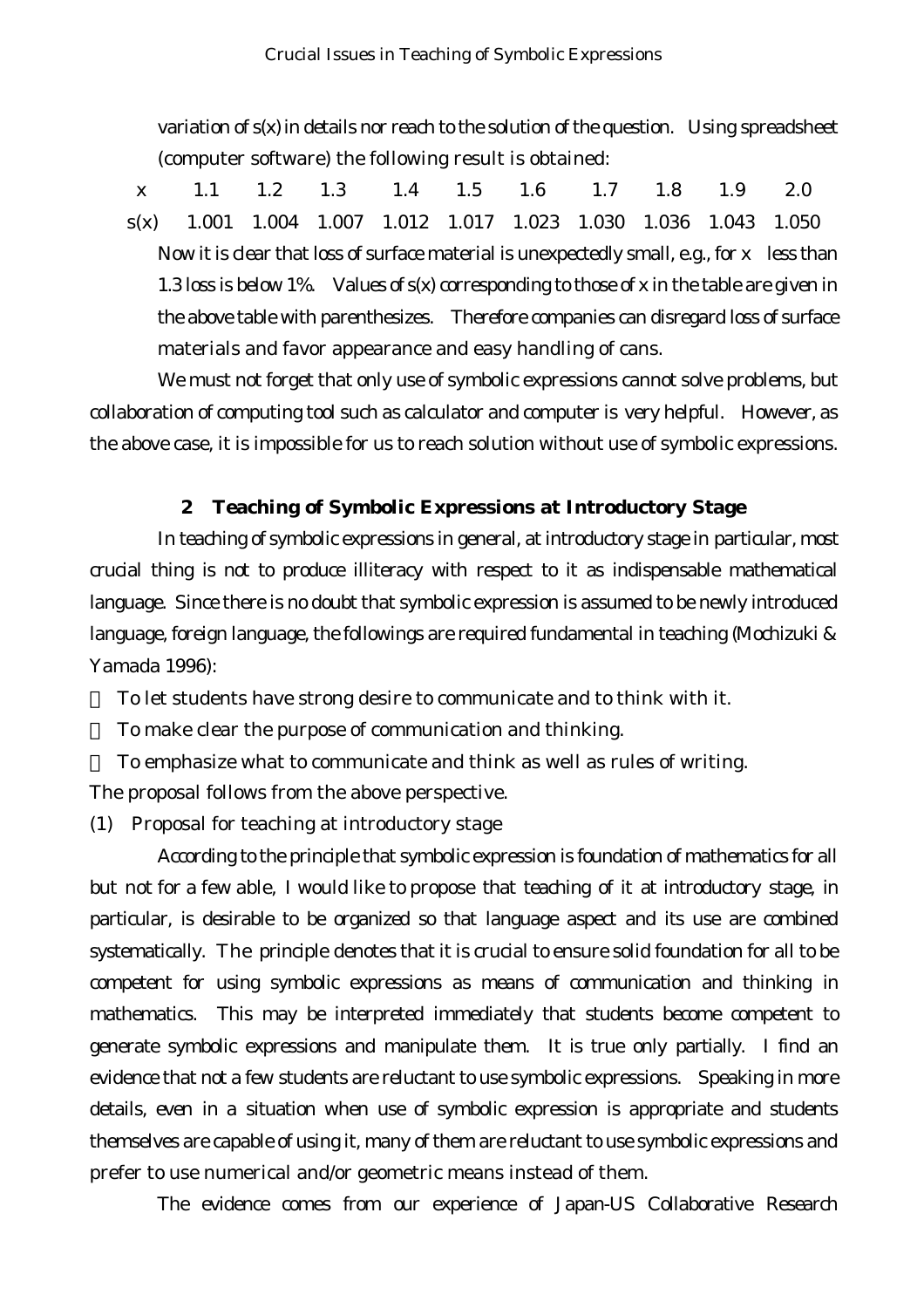(Nakahara-Ishida 1992), in which we surveyed an item "Pick a point P on the line segment AB and make two squares: One side of the one is AP and one side of the other is PB. Where should the point P be located to satisfy the condition that the sum of the areas of two squares is a minimum? Write a way of solution and the answer to the problem." I focused on result of Japanese subjects of 11th graders, who had learned algebra of quadratic equations and functions that is required for solving the item and were expected to be capable of using the necessary knowledge and skills. Eighty three percent of Japanese subjects answered correctly and the responses classified by the way they used are as follows:

| <b>Responses</b>                       | Percent of responses (N=234) |       |      |
|----------------------------------------|------------------------------|-------|------|
| quadratic expressions (complete)       |                              | 15 %  |      |
| quadratic expressions (incomplete)     |                              | 13 %  |      |
| numerical tables (calculation of area) |                              |       | 26 % |
| drawing figures                        |                              | 20 %  |      |
| explanation with words                 |                              | 15 %  |      |
| no answer                              |                              | 11 \% |      |

Only about one fourth, correctly 28%, of subjects used symbolic expressions including those who used incomplete ways. Except for those who gave no answer, the other 61% of subjects used numerical tables, drawing figures or explanation with words, which are only exemplary but not general.

Thus to be competent does not necessarily lead to the will to use, and becoming skillful at generating and manipulating symbolic expressions alone does not form a firm foundation of mathematics. Metaphorically, to become skillful is compared to training of grammar and spelling in writing. What to communicate and think and for what purpose are important as well.

Someone would say that the teaching advocated above is not different from what is implemented today. For instance, looking at Japanese Course of Study by Ministry of Education (MOE 1989, 1999), teaching content with respect to symbolic expressions in mathematics of the seventh grade, the first year of secondary school, contains generation of symbolic expressions, their computation (necessary for solving linear equation with one unknown), linear equation and its application, and direct and inverse proportion. This shows that students learn language aspect of symbolic expressions and its use at this grade and the teaching advocated seems to be present already. In actual classroom teaching, however, content are taught sequentially; to express first, to manipulate second and then to solve equations and word problems, and finally proportion. Neither systematic combination nor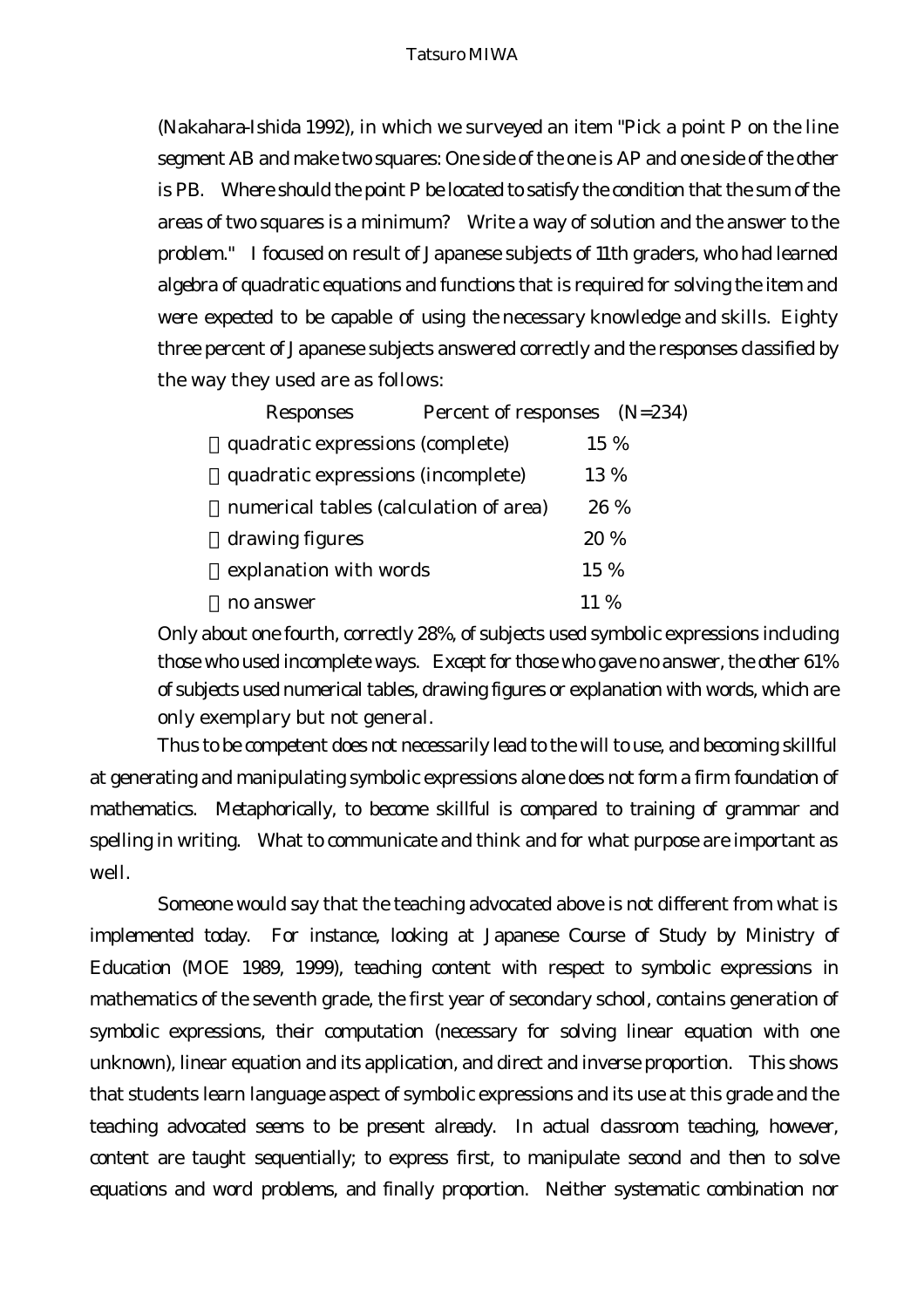unification are made. In generation of expressions various kinds of quantities and their relations are taught. Student are involved in learning of these expressions and cannot afford to direct their thinking to what its use are. This reveals that appropriate consideration of contexts is absent. To express many kinds of quantities and their relations is considered to be aiming at preparation for solving word problems with use of equations and proportion in situations, because various kinds of quantities and their relations are contained in them. In computation of symbolic expressions, how to manipulate are taught and students engage diligently in practice to become skillful. For them to be proficient in the skills seems to be for the sake of itself or for good mark in mathematics class, though obviously moderate fluency of manipulation is necessary. After this long preparation, there appear solving linear equation as well as word problems with use of it and proportions. Can one imagine that all students persevere in long preparation of learning symbolic expressions? During preparation can they have any purpose of communicating and/or thinking? Can they have the will to communicate and think with symbolic expressions? Isn't it true that what students learned and practiced are only rules and its application?

Thus crucial thing is teaching approach rather than scope of content in teaching. Desirable approach is the one which demolish the above mentioned sequential way and unify generation and manipulation of symbolic expressions - important language aspect of them - and their use systematically. Pattern-finding and generalization as well as problem solving are good examples of use of symbolic expressions (Bell 1995; DES & WO 1989; NCTM 1989, 2000; Royal Society & JMC Working Group 1995; Schoen 1988). Then suitable context setting must not be forgotten (Algebra Working Group to NCTM 1995). In addition, the followings are noted (Mochizuki & Yamada 1996):

Let students appreciate symbolic expressions among various ways of representation, such as everyday language, numerical tables and graphs.

Do not impose rules and restriction without reason and not force students to use specific expressions.

(2) Teaching of three processes in language aspect

Three processes, to express, to read, and to transform, form core part of teaching at introductory stage. It should be remarked firstly that letters in symbolic expressions at introductory stage are standing for numbers and numerical values. Secondly, from the viewpoint of form, symbolic expressions are classified into two, phrase type and sentence type. The former contains symbols expressing objects, signs of arithmetic operations and parenthesizes, and the latter is a form connecting two phrase type expressions with a sign expressing relation. Phrase type expresses quantity and sentence type expresses quantitative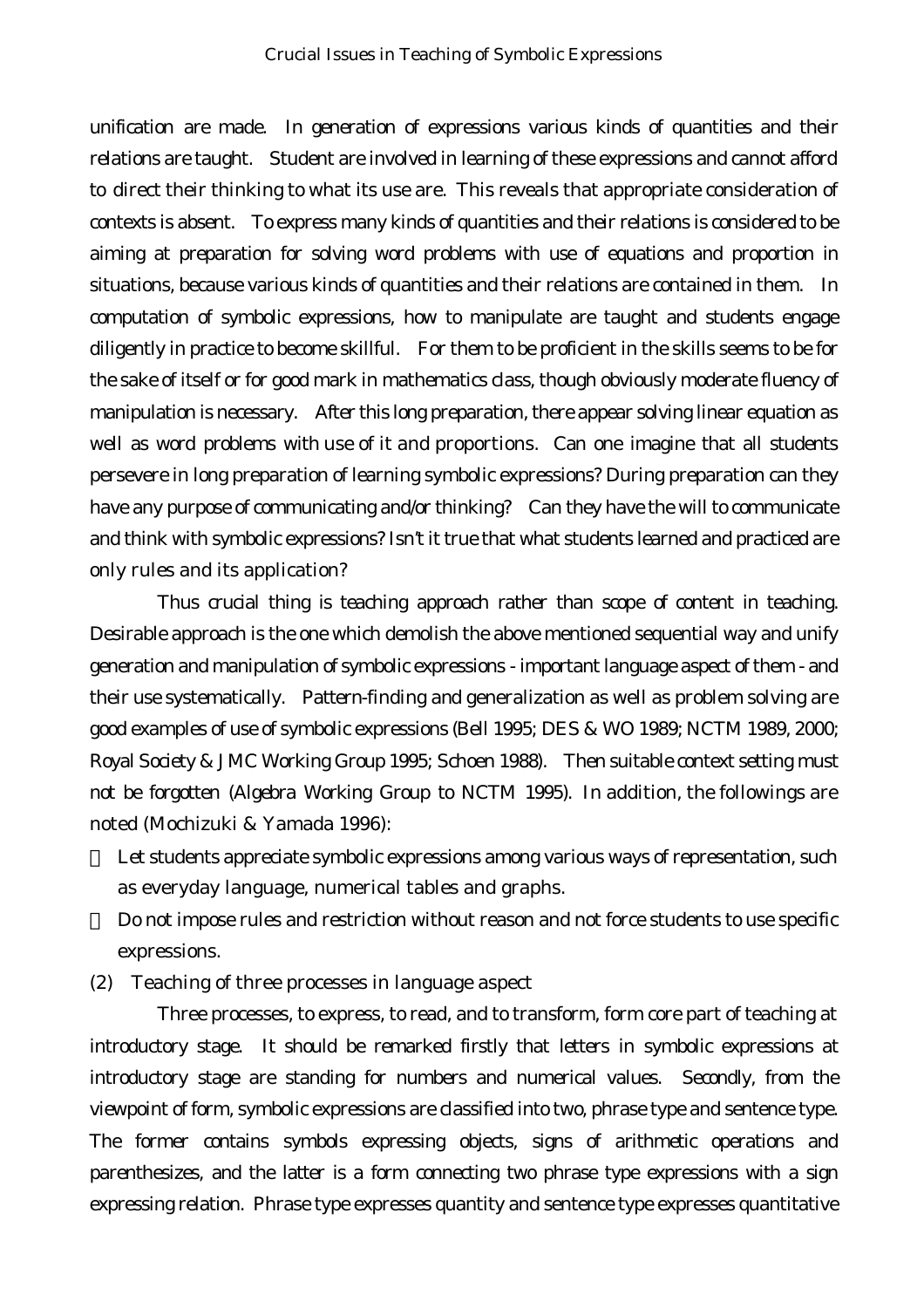#### relation (Miwa 1996, 1998).

#### A. To express

Process to express, that is, to generate symbolic expressions is surely the start in teaching of symbolic expressions (Bell 1995; Royal Society & JMC Working Group 1995). Needless to say, everyday language structure as cultural background for students influences this process largely. Teacher must remember this importance always in their teaching.

In process to express in phrase type expressions, consideration from both side of signified quantities and signifying letters are needed. In the former, requisites are meaning of four arithmetic operations and various formulas among quantities as well as understanding of the order in integers and remainder classes by division. In the latter, following principles are implicit (Miwa 1996, 1998):

Different quantities are expressed by using different letters.

If a quantity is determined in terms of other quantities which were already expressed by letters and/or numerals, then the quantity is expressed in accordance with the way it is determined.

Here two problems are discussed. One is students' difficulties in generating symbolic expressions for quantities which they can calculate numerically. I guess considerable numbers of students have difficulty of this type. As they can calculate, they must know meaning of arithmetic operations and relations among quantities as well as formulas. They must be concentrating on calculation but unconscious of the process itself. Thus in order to overcome the difficulty, it is necessary to make conscious of the process in more details, that is, what quantities (and/or rates and so on) the numbers used in calculation stand for and how (by what kind of operations and in what order) they are calculated. Then, to make conscious of the process enables to reconsider the numbers like letters and to generate symbolic expressions. This attention to the process is related to what I discussed in the characteristics (d) of symbolic expression in 1 (1). For this object, to represent the process with everyday language and/or figures and diagrams is also effective.

The other problem is understanding the meaning of letters in expressions and their sequence in teaching. Usually, it is mentioned that meaning of letters includes definite but unknown numbers, generalized numbers and variables in functional relations (Küchemann 1981; Usiskin 1988). Therefore, teaching them systematically in an appropriate order is needed. If it fails, students must fall into serious confusion. For Japanese seventh graders, after teaching of linear equation teaching of direct proportion starts and expression *y = ax* is presented. What is meant by letters *x, y* and *a* is explained to students but it may be uneasy task for them to discriminate letter *x* in equation and in proportion, let alone letter *a*.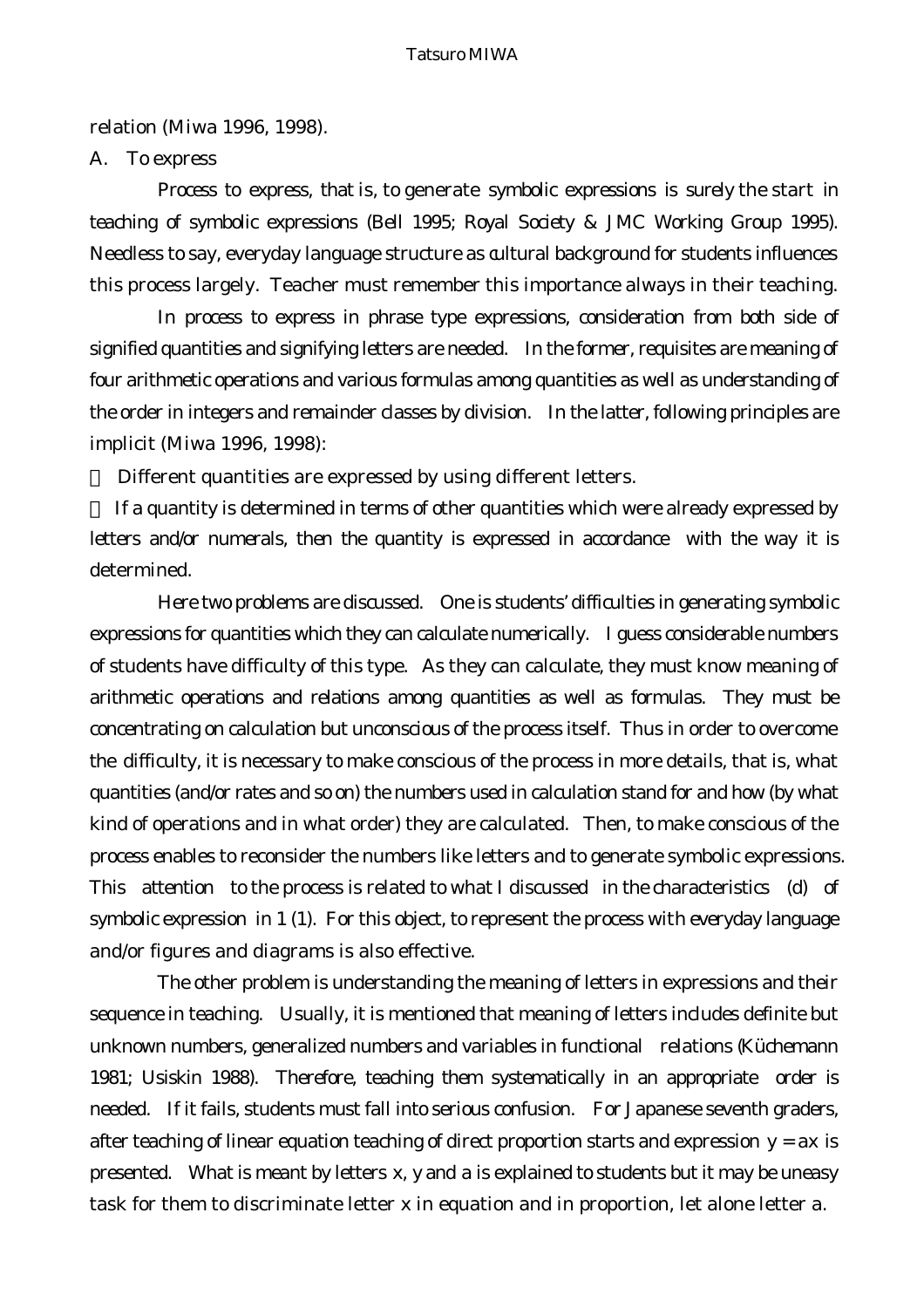I will add a brief explanation on process to express in sentence type expressions. Equation and equality are typical examples of sentence type expressions and made up by connecting two phrase type expressions with the equal sign" ". However, it is difficult for students to make up equation and equality generally as they are not mere connection of two phrase type expressions in many problems (Lockhead & Mestre 1988; MacGregor & Stacey 1993; Stacey & MacGregor to appear). Reversal error in Students-Professor Problem is an example. In making up an equation with one unknown, which is necessary in solving a word problem, through examining various quantities involved in a given problem and analyzing their relations, it is required to specify an equal quantity and to express the quantity in phrase type expressions with the use of letter *x* standing for an appropriate unknown quantity in two different ways (Bednarz & Dufour-Janvier 1994; MacGregor & Stacey 1996a ; Miwa 1996, 1998; Thompson & Thompson 1995).

#### B. To read

Process to read is primarily an inverse process of to express, that is, transition from symbolic expressions to signified quantities and their relations. It is to relate symbolic expressions to quantities and their relations and elucidate what symbolic expressions mean in the situation (MacGregor & Stacey 1994, 1996b). In reading, symbolic expressions are referred to everyday language, numerical values and figures according to the context of situations and user's intention (Miwa 1996, 1999). Yet we can read a symbolic expression in situations other than the original one. By this, what symbolic expressions mean can be enlarged into wider contexts. For instance, multiplication formula in algebra is read and interpreted as relation of areas or volumes geometrically.

Further, it is assumed that the process includes an arrival at deeper understanding and new vision out of which we can make a new discoveries and gain insight in the situation. In fact, generalization and specialization can be done by clear comprehension and reconsideration of what symbolic expressions mean (Miwa 1996, 1999). The following example is based on generalization idea:

Example 4 Discrimination of multiples of 17, 7, 13, 11, and 19

It is well-known that two digits number *10a+b* is a multiple of nine if *a+b* is a multiple of nine.

This is obvious seeing that

*10a+b = (9+1)a + b = 9a + (a + b)*.

We consider 100 in place of 10 and some multiple of a prime number, e.g., 17, near 100, and preserve an idea of the discrimination of multiple of nine.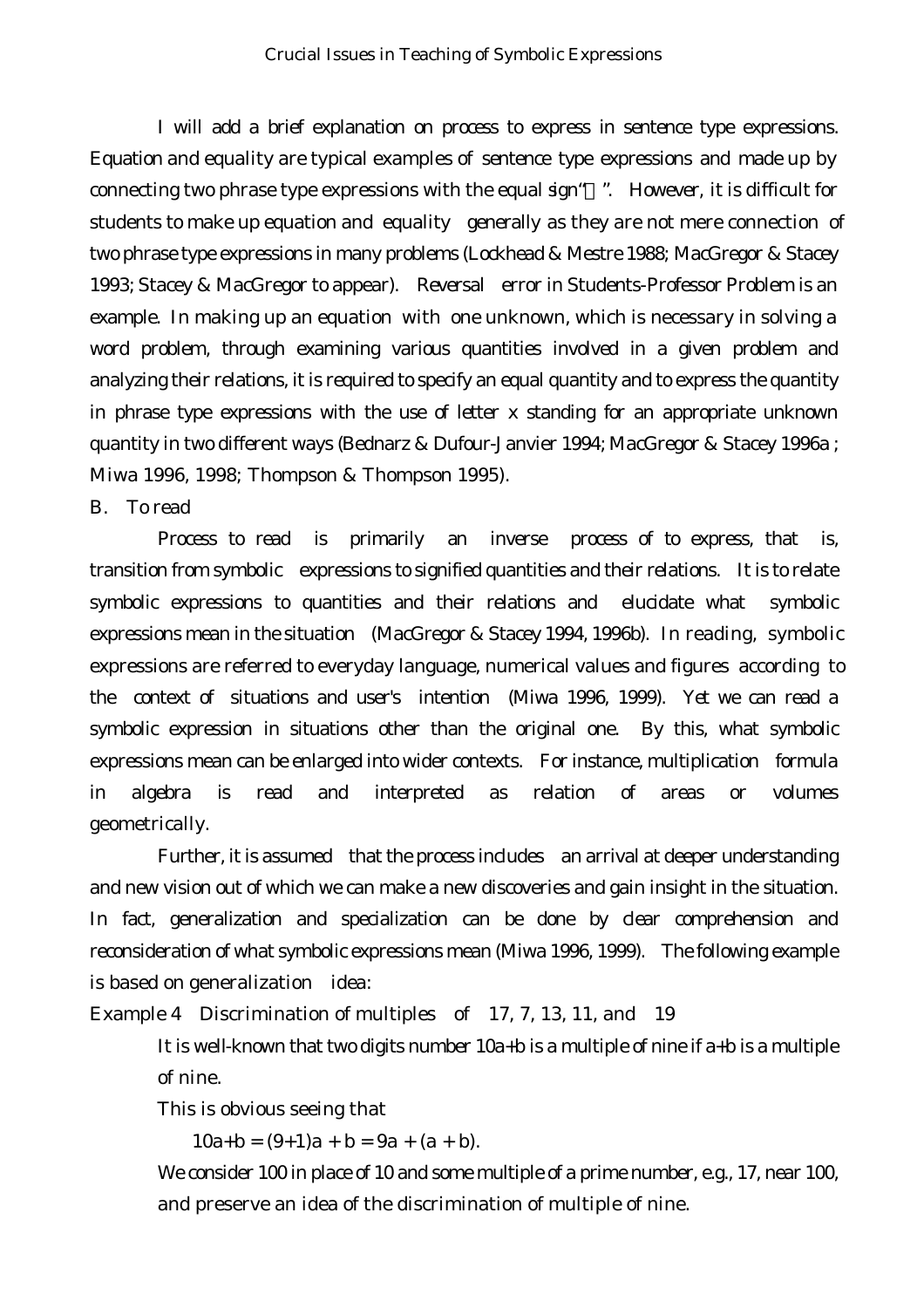Let three and above digits number be *100a+b*, where *a* is a positive integer and *b* is a non-negative integer less than 100.

Multiple of 17: As *102 = 17*×*6 and 100a+b 102a+( 2a+b) , 100a+b is a* multiple of 17 if  $(2a+b)$  is a multiple of 17. For instance, 646 is a multiple of 17, because  $a = 6$ *and*  $2a+b$   $12+46$   $34$   $17x$  in this case.

Multiple of 7: As *98 = 7*×*14* and *100a+b 98a+(2a+b)*, *100a+b* is a multiple of 7 if *(2a+b)* is a multiple of 7. For instance, 1001 is a multiple of 7, because *a = 10* and *2a+b 20+1 21 7*×*3* in this case.

Multiple of 13, 11 and 19: As *104 = 13*×*8*, *99 = 11*×*9* and *95= 19*×*5,* considering similarly we see that *100a+b* is a multiple of 13 if *( 4a+b)* is a multiple of 13, a multiple of 11 if *(a+b)* is a multiple of 11, and a multiple of 19 if *(5a+b)* is a multiple of 19, respectively.

This discrimination is useful when we know two digits multiples of these numbers. C. To transform

Process to transform symbolic expressions is to change a given symbolic expression to a different form from the original one. For instance, in phrase type expressions, it is computation of expressions such as simplifying, developing and factoring (Bell 1995; Royal Society & JMC Working Group 1995).

To transform is done formally, that is, without considering the meaning of letters and the context of symbolic expressions. This is a remarkable strength of symbolic expressions. In compensation, however, transformation must be done under the transformation rules. The rules imply existence of invariant in transformation. In fact, for transformation of phrase type expressions the expressed quantities are invariant and numerical values of the expressions for any substitution are invariant if they are definite. For sentence type expressions quantitative relations are invariant (Miwa 1996, 1999).

As long as user obeys the transformation rules, transformation to any form is allowed. Therefore user cannot perform transformation effectively unless he is conscious of the goal. That is, transformation is guided by user's clearly intended goal. This is a partial but not minor reason why students often lose their ways in middle of using symbolic expressions and turn round and round uselessly (Miwa 1996, 1999).

In teaching of process to transform, transformation rules are desirable not to be given formally as rules to obey but be given as meaningful ways backed up with concrete things, such as numerical values, quantities and figures.

D. Relationship among three processes

The roles of three processes in the use of symbolic expressions are sketched in Scheme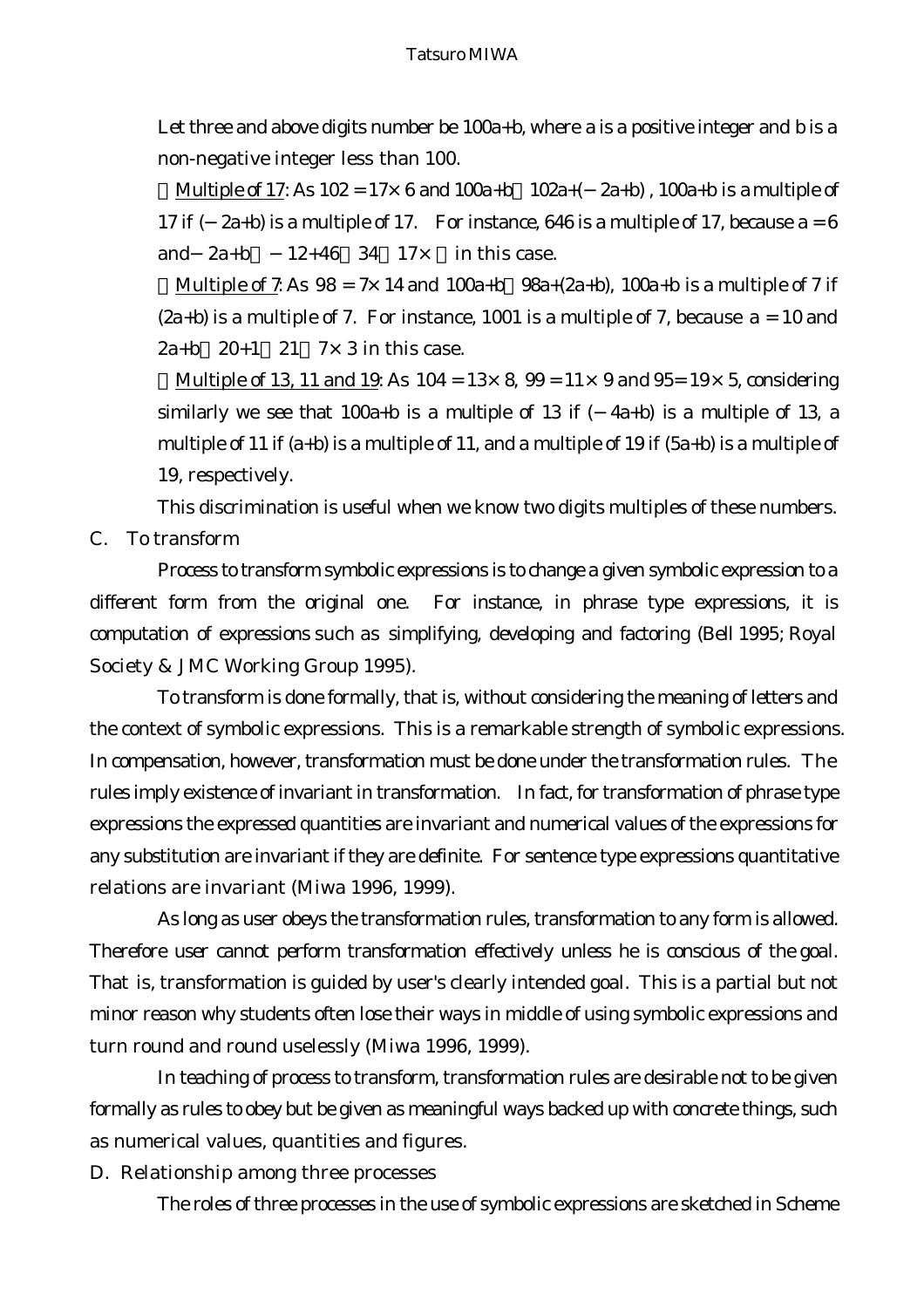of Use of Symbolic Expressions in 1 (1). Looking into details, however, three processes are considered not to be isolated but connected, and making good use of their connections is effective in teaching. What follows are a few examples (Arcavi 1994).

To read generated expressions and relate them to the original situation allows to check whether they express the quantities and their relations correctly or not. Thus to express and to read can be regarded as the processes of going back and forth. Substitution of numerical values in expressions is another example of check by reading. This is helpful for checking expressions generated from numerical tables (MacGregor & Stacey 1993).

Further, in selection of appropriate letters and expressions affording to represent structures fully in a situation, which is very important in process to express, we can examine whether the selection is good or not through reading the generated expressions. For instance, on a proposition "For three consecutive integers, square of the middle is one larger than the product of two other integers.", a student expressed *x2 yz=1*, expressing *y, x* and *z* for the three integers (Kieran 1992). To read this expression immediately makes clear that the expression is inappropriate because it does not express consecutiveness of integers which is an indispensable condition in the proposition.

In addition, to read often allows better selection of expressions. For instance, on a proposition "Sum of three consecutive integers is multiple of three." , a student expressed *n+(n+1)+(n+2)=3n+3.* We note that the right side is rewritten *3(n+1)*, and can read that the sum is equal to three times of the middle integer. When we express *n* for the middle integers*,* these three integers are expressed *n* 1, *n* and  $n+1$ , and their sum is equal to  $(n \ 1) + n + (n+1)$ *= 3n*. Then we can see symmetry in it and generalize the proposition easily by changing *1* to *k*, and by changing three consecutive integers to five and other odd consecutive integers (Miwa 1996, 1999).

Often different expressions of a quantity based on different ways of thinking appear in a situation and students question whether they are equal or not. Then transformation resolves the question. For instance, when marbles are arranged in a shape of rectangular sides whose length and width are *a* and *b* respectively, as illustrated in the figure in the right, the number

of marbles on the sides in all is expressed in various ways. The followings are examples:

> *2(a+b) 4, 2a+2(b 2), 2(a 1)+2(b 1), ab (a 2)(b 2)*.

By simple computation we can see easily they are all equal.

Whether transformation is performed correctly is checked by comparison of numerical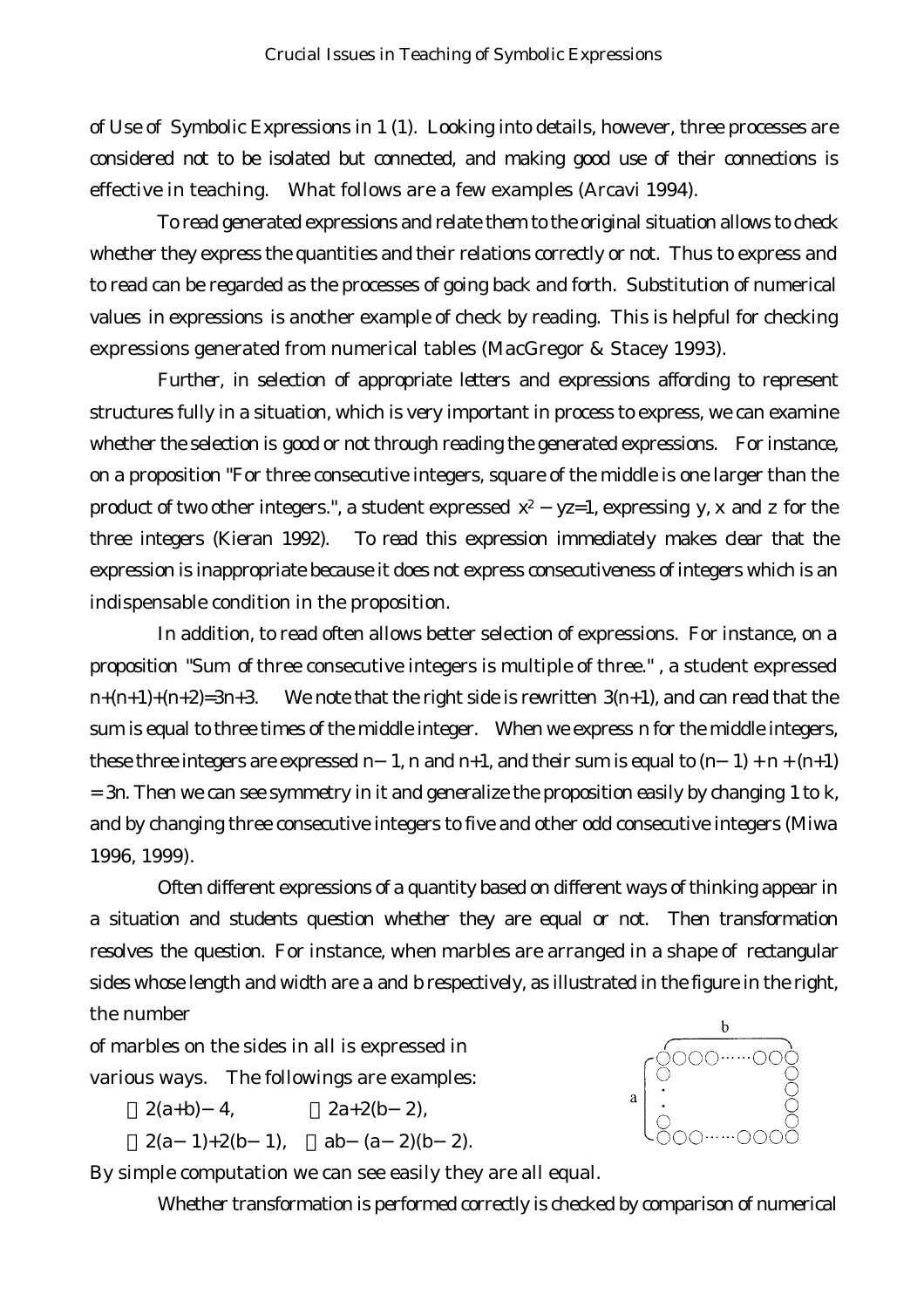values of transformed expressions with the original one by substitution. This is an example of check by reading (Miwa 1996, 1999). Further, to ascertain reasonableness of result by transformation is also done by reading, e.g., comparison of numerical values and drawing suitable figures.

I will add that reading makes it easy to determine the goal of transformation. For instance, when we wish to prove an equality (see Example 1 in 1(2))

 $(n^2 + 1)((n + 1)^2 + 1) = A^2 + 1$ , A is an integer,

we see that by developing the left side,

 $n^2 (n+1)^2 + n^2 + (n+1)^2 + 1$ 

must be equal to right side,  $A^2 + 1$ . Thus  $n^2 (n + 1)^2 + n^2 + (n + 1)^2 = A^2$  is seen the goal of transformation.

(3) Relation to arithmetic teaching in elementary school

Obviously teaching of symbolic expressions is based on that of arithmetic in elementary school, as students' understanding of symbolic expression is based on that of arithmetic (Herscovics & Linchevski 1994; Kieran 1989, 1990; Lee & Wheeler 1989; Thompson & Thompson 1995). In fact, letters in symbolic expressions stand for numbers and numerical quantities, and operation signs and rules are same as those in arithmetic. However, there are differences between number expressions in arithmetic and symbolic expressions. For instance, in arithmetic concatenation of numerals represents commonly addition, such as *23 = 20 + 3* and *2 1/3 = 2 + 1/3*, while those in symbolic expressions represent multiplication, such as *2a = 2*×*a, ab = a*×*b*. Moreover, students often recognize in arithmetic that left side of equal sign denotes process and right side product, such as  $3 + 2 = 5$ , but do not recognize that both sides are same or equivalent. It is not the case for symbolic expressions. Further, strategies in solving problems in arithmetic and those with use of equations typical symbolic expressions are very different (Kieran 1990, 1992). Thus many students' misconceptions and misunderstanding in symbolic expressions originate in their arithmetic learning. In teaching symbolic expressions, grouping what students leaned in arithmetic into two, those to preserve and strengthen and those to reconsider and revise, and taking both into consideration appropriately is essential.

What follows are those contained in the former and students are expected to master fully in arithmetic. They are very important in generation of symbolic expressions:

Number concept and its relation to arithmetic operations, particularly that of rational number and division (OSGME 1987)

In arithmetic, what is needed is proficiency in four rules of numbers as well as grasp of closed property with respect to operation and making explicit expression of its result. Then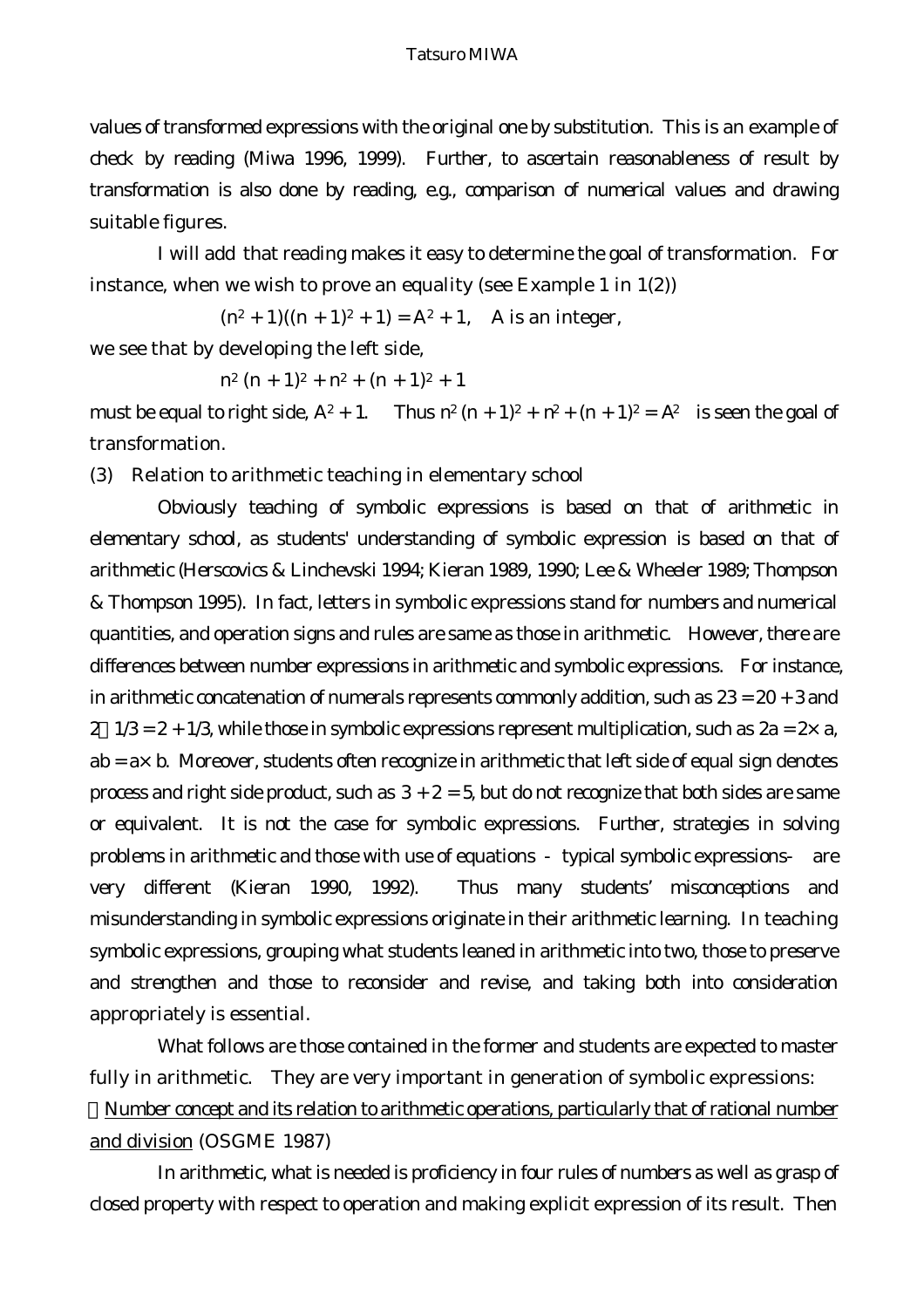division is crucial. In arithmetic, division of integers is done in three ways; to ask for quotient and remainder within integers, quotient as finite or infinite decimal fraction and quotient as fractional number. For instance, in division of 13 by 3, possible answers are 4 and remainder 1, 4.333 and 4  $1/3$  (or 13/3). Some students are not confident that division of integers has a definite quotient. On the other hand, in symbolic expression *a*÷*3* is written in the fractional form *a/3*. Some students cannot recognize that *a/3* stands for a definite number if *a* is not divisible by 3. Not only they may consider it something not understandable and cannot manipulate, but they may feel forced to write indefinite and mysterious thing due to convention in mathematics. This leads to distrustful feeling for symbolic expressions as typical tool of mathematics. In order to prevent such situation, teacher needs to help students recognize that division is always possible unless divisor is 0 and the result, quotient, is definite and expressed as fractional number. That is, students need to understand rational number concept and its expression *a/b*, where *a* and *b* are integers and *b* 0.

In addition, to be understood is that for integers, multiplicative expression implies divisibility. For instance, that 15 is divisible by 3 is seen when 15 is expressed in a form  $3\times 5$ , but it is unnecessary to do division 15 by 3 actually. This expression is used in multiple and divisor problems in symbolic expressions as well as arithmetic.

Quantitative relations and their relationship to arithmetic operations

Geometric quantities, physical quantities and derived quantities from these as well as quantities in everyday life are taught in arithmetic. They are also treated in secondary mathematics. Relations of these quantities are also important. Quantitative relations are generally represented with four arithmetic operations and they are associated with meaning of these operations. Some of them are listed up in formulas with everyday language, e.g., speed is equal to length divided by lapse of time. Without understanding of quantitative relations represented with operations, generation of symbolic expression is almost impossible or very poor even if possible.

#### Rate, ratio and proportionality (OSGME 1987)

It is acknowledged widely that many students have difficulties in generating symbolic expressions for fractional quantities, even if they can do for integral ones. It is also true for quantities and their relations in a problem which contains rate and ratio. Multiplication and division of numbers in general, those of fractional numbers in particular, and multiplicative relations between quantities are deeply rooted in an idea of proportionality. The idea obviously presupposes the notion of rate and ratio. These notions are supposed to be intrinsic but to make them aware is essential. Thus understanding of rate, ratio and proportionality is crucial in order to express quantities and their relations without restriction to integers.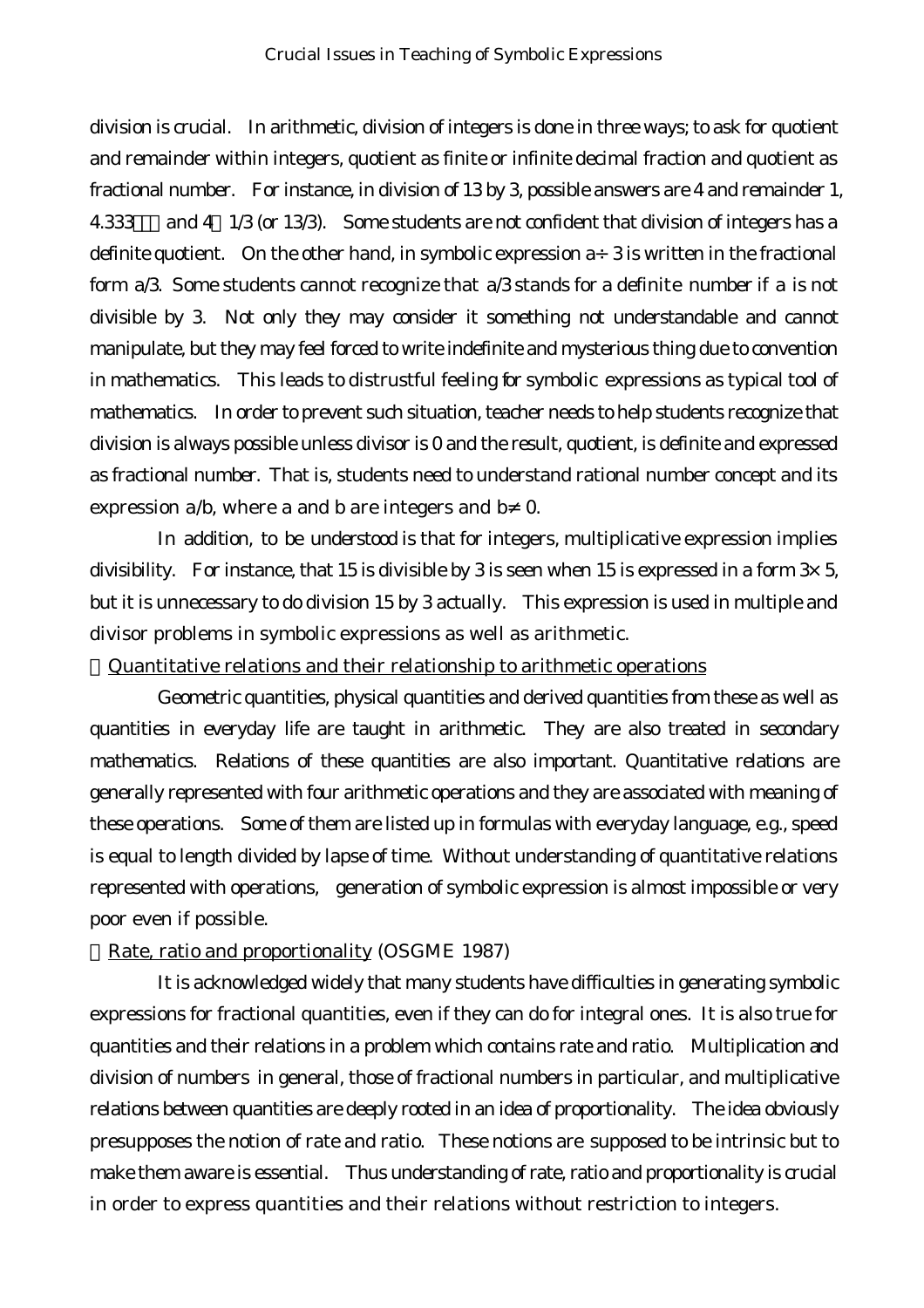### (4) Most influential factors in teaching

Many factors influence mathematics teaching. Certainly most influential in teaching symbolic expressions is technology, let alone teacher (Fey 1989; House 1988; Kieran 1990; Wagner & Kieran 1989b). I would like to concentrate on technology and teacher here. A. Technology

Generally speaking, technology stimulates and promotes students' various mathematical activities and helps them develop mathematical thinking. Calculators and computers, which are most familiar tools of technology in mathematics classrooms today, are very powerful. For instance, graphing calculators have ability of plotting graphs when expressions of functional relations are given and showing corresponding values in more details by zooming, and computers have ability of manipulation of symbolic expressions.

They are expected to be very helpful for teaching symbolic expressions (Kaput 1995; Royal Society & JMC Working Group 1995). However, I must point out that calculators and computers do not take the place of symbolic expressions, that is, when expressions are given the machines draw graphs and manipulates them, but they do not give the expressions themselves from problem situations. Moreover, it is obvious that they do not help students generate symbolic expressions directly. Though it is said that computer programming is of help for the generation of symbolic expressions (Sutherland 1989, 1991, 1993), it is another problem whether we can replace teaching of symbolic expressions with that of programming. I wonder if completely computer-dependent system of teaching of algebra, even if it exists, is effective for teaching of symbolic expressions. Another example of use of computer is drill and practice for generation and manipulation of symbolic expressions, and intelligent computer assisted instruction (or learning) is widely used now. This is considered effective and helpful to students. Obviously it is relevant to only limited part, drill and practice, of teaching of symbolic expressions but not to crucial aspects of it.

Thus today cooperation and concerted work of technology facility and teaching of symbolic expressions as well as thinking with use of them are most vital and desirable. I exemplified cooperation of computer facility and use of symbolic expressions in the "can problem" (Example 3 in 1 (2)), in which numerical investigation with spreadsheet and algebraic manipulation elucidated the reason why shapes of cans deviate from the optimal one.

Needless to say, as progress of information technology is very rapid and marvelous, what new mode of cooperation between information technology and teaching of symbolic expressions will be in the next century is surely one of the most crucial issues.

#### B. Teacher

Teacher is, as everyone knows, the most crucial factor in teaching. In teaching of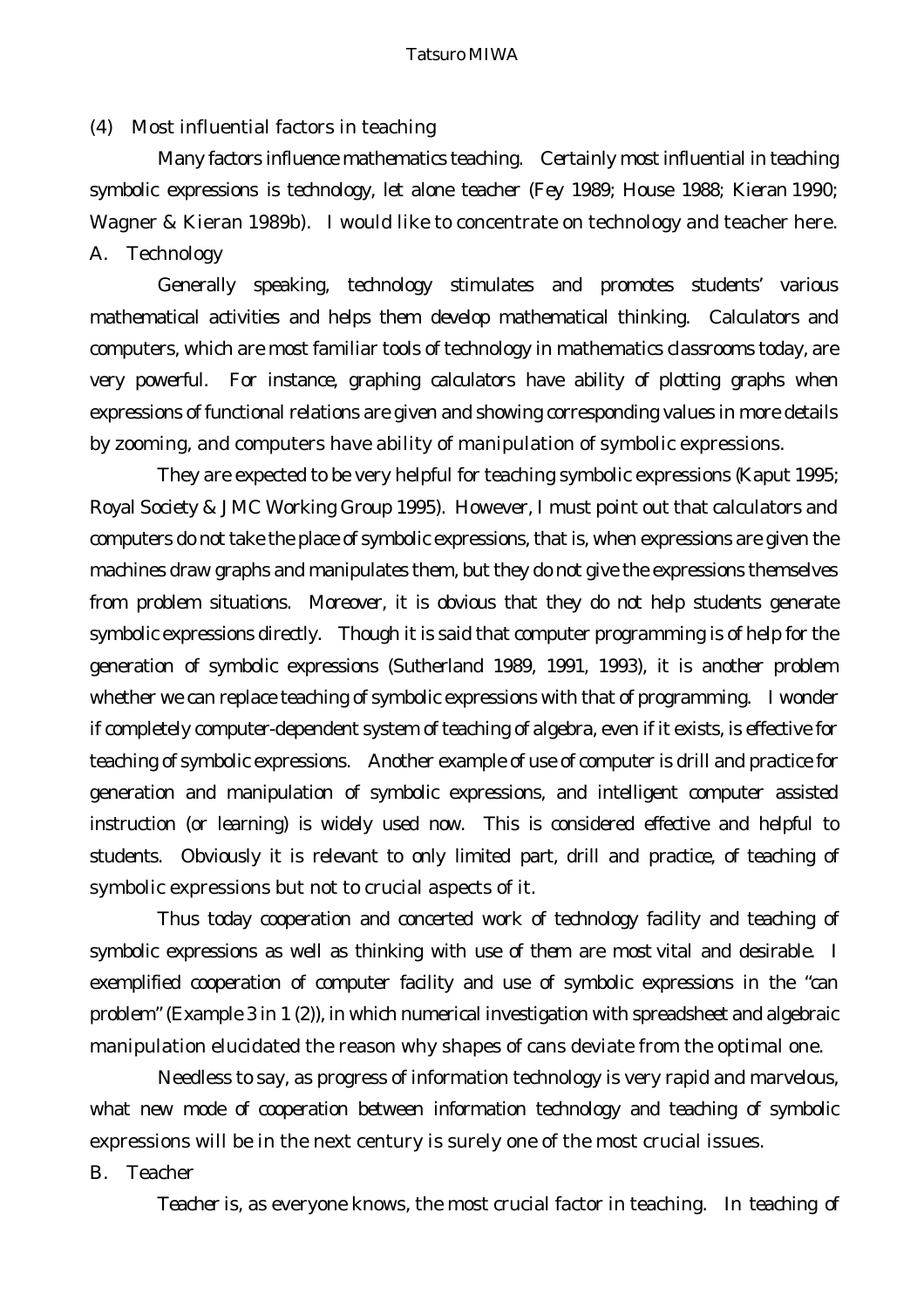symbolic expressions his/her role is particularly important (Thompson & Thompson 1995; Wagner & Kieran 1989b). One of the reasons is that symbolic expression is language. Teacher is acquainted with it but students are quite unfamiliar and they are strangers to it. Thus words used by students may have different meaning from teacher's words, and what teacher says may not be understood correctly by students and vice versa.

It is common that when students encounter symbolic expressions for the first time in mathematics class, they rely on their previous experiences in arithmetic learning. Students' previous experiences is surely helpful, but causes their misconceptions and misunderstanding actually, as I discussed in 2(3). As a proficient user of mathematical language, teacher is required to help students correct their misunderstanding, and to have sympathetic imagination for the students' misconceptions. Sometimes students' writings and actions may be beyond teacher's imagination. Teacher is expected to cope with these situations with perseverance. Examples of misconceptions and misunderstanding are found in mathematics education research studies in the world but it is clear that not all are found in them. In this respect, teacher as researcher is an expected role for him/her.

I will add another expectation for teacher regarding the role of example in teaching. In teaching of symbolic expressions, teacher often explains concepts and rules with use of examples. Important is concepts and rules in general and examples are used in order to facilitate understanding, and students are expected to see concepts and rules through the examples. This is also true in problem solving with use of symbolic expressions. Important thing is to know that use of symbolic expressions is very helpful for solving problems, including word problems. Frequently, however, in mathematics classes it is emphasized to understand given word problems which are worked out, while it is forgotten that these problems are examples.

#### **Concluding Remarks**

In the lecture, firstly I discussed characteristics of symbolic expression as mathematical language, and its wide use in mathematics and sciences and its effectiveness in pattern-finding and generalization as well as problem solving. Secondly I concentrated on teaching of symbolic expressions at introductory stage, presented proposal on the teaching and discussed teaching of language aspect, that is, three processes, to express, to read and to transform, and their connections. Then I considered its relation to arithmetic teaching in elementary school and finally addressed most influential factors, technology and teacher. These are relevant to school mathematics education but they are also helpful in lifelong education for adults and teacher education, I am sure.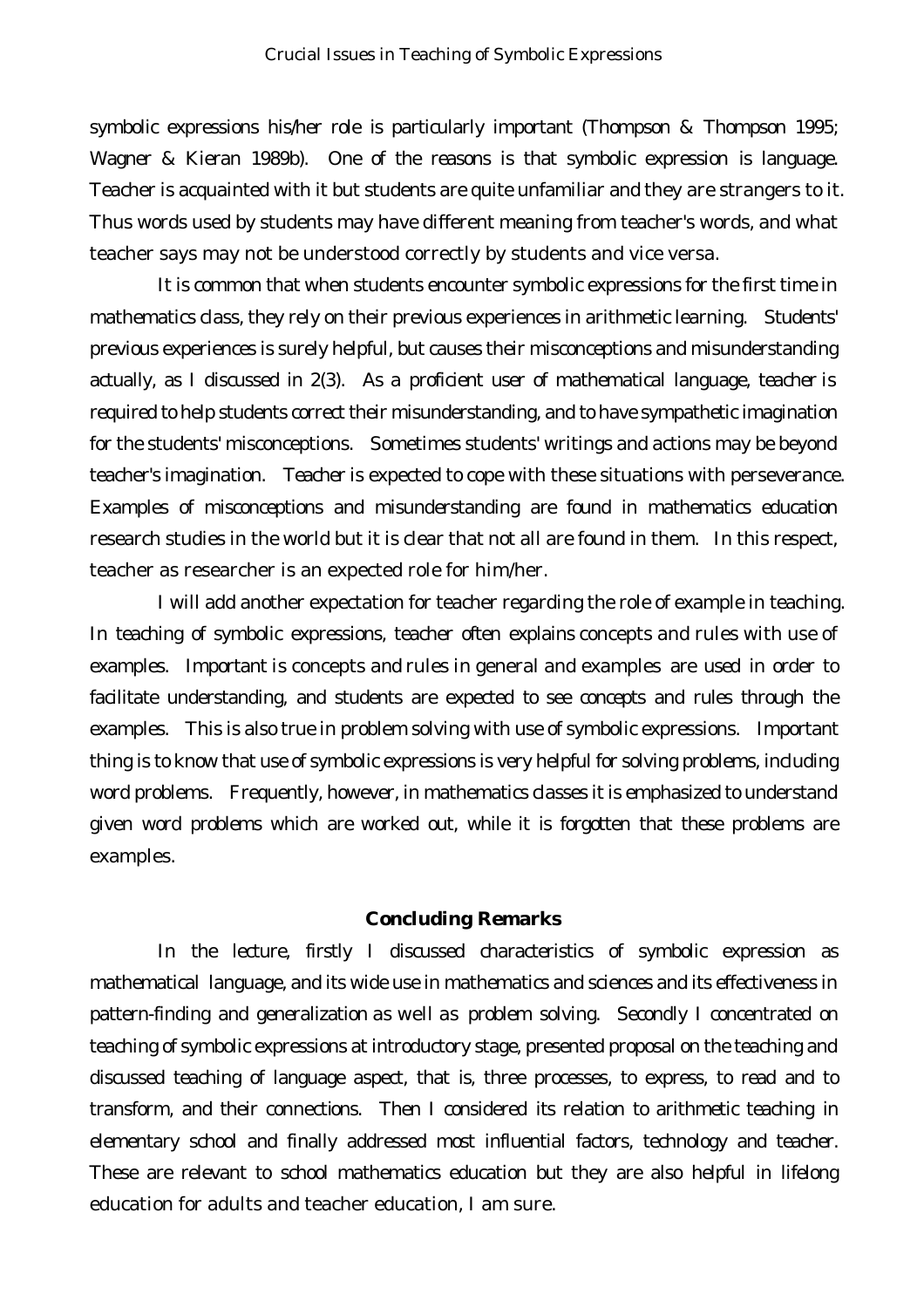Here I will mention a few issues on teaching of symbolic expressions at intermediate /advanced stage in school level, which I cannot address by the limitation of time:

Understanding of meaning of letters extended beyond numerical quantities, such as vectors and matrices, whose algebraic structures are different from number field.

Understanding of difference in meaning of letter as parameter and variable.

Distinction of expression and its value, which leads to concept of identity.

Becoming skillful in specifying vital relationship among quantitative relations in a problem.

Finally what I discussed today are certainly not new but well-known to many audience here, if not all. However, I will conclude that what is known is not always done well in classes and that there must exist further more for us to know in teaching and learning of mathematics in general, those of symbolic expressions in particular.

# **Note**

1) This is a revised version with References of the text of a Regular Lecture in the 9th International Congress on Mathematical Education, held on 31 July - 6 August, 2000, at Makuhari, Chiba, Japan.

# **References**

- Algebra Working Group to the National Council of Teachers of Mathematics (NCTM) (1995). A Framework for Constructing a Vision of Algebra: a Discussion Document, Reston, VA, NCTM.
- Arcavi, A. (1994). Symbol Sense: Informal Sense-making in Formal Mathematics, For the Learning of Mathematics, 14(3), 24-35.
- Bednarz, N. et al. (Eds.). (1996). Approaches to Algebra, Kluwer, Dordrecht.
- Bednarz, N. & B. Dufour-Janvier (1994). The Emergence and Development of Algebra in a Problem Solving Context: A Problem Analysis. In da Ponte, J. P. & J. F. Matos (Eds.), Proceedings of the Eighteenth International Conference for the Psychology of Mathematics Education (2), 64-71.

Bell, A. (1995). Purpose in School Algebra, Journal of Mathematical Behavior, 14, 41-73.

Coxford, A. F. (Eds.) (1988). The Ideas of Algebra, 1988 Year book, Reston, VA, NCTM.

- Department of Education and Science (DES) and the Welsh Office (WO) (1989). Mathematics on the National Curriculum, London, Her Majesty 's Stationary Office.
- Dörfler, W. (1991). Forms and Means of Generalization in Mathematics. In A. J. Bishop et al. (Eds.), Mathematical knowledge: Its Growth Through Teaching, Kluwer, Dordrecht, 63-85.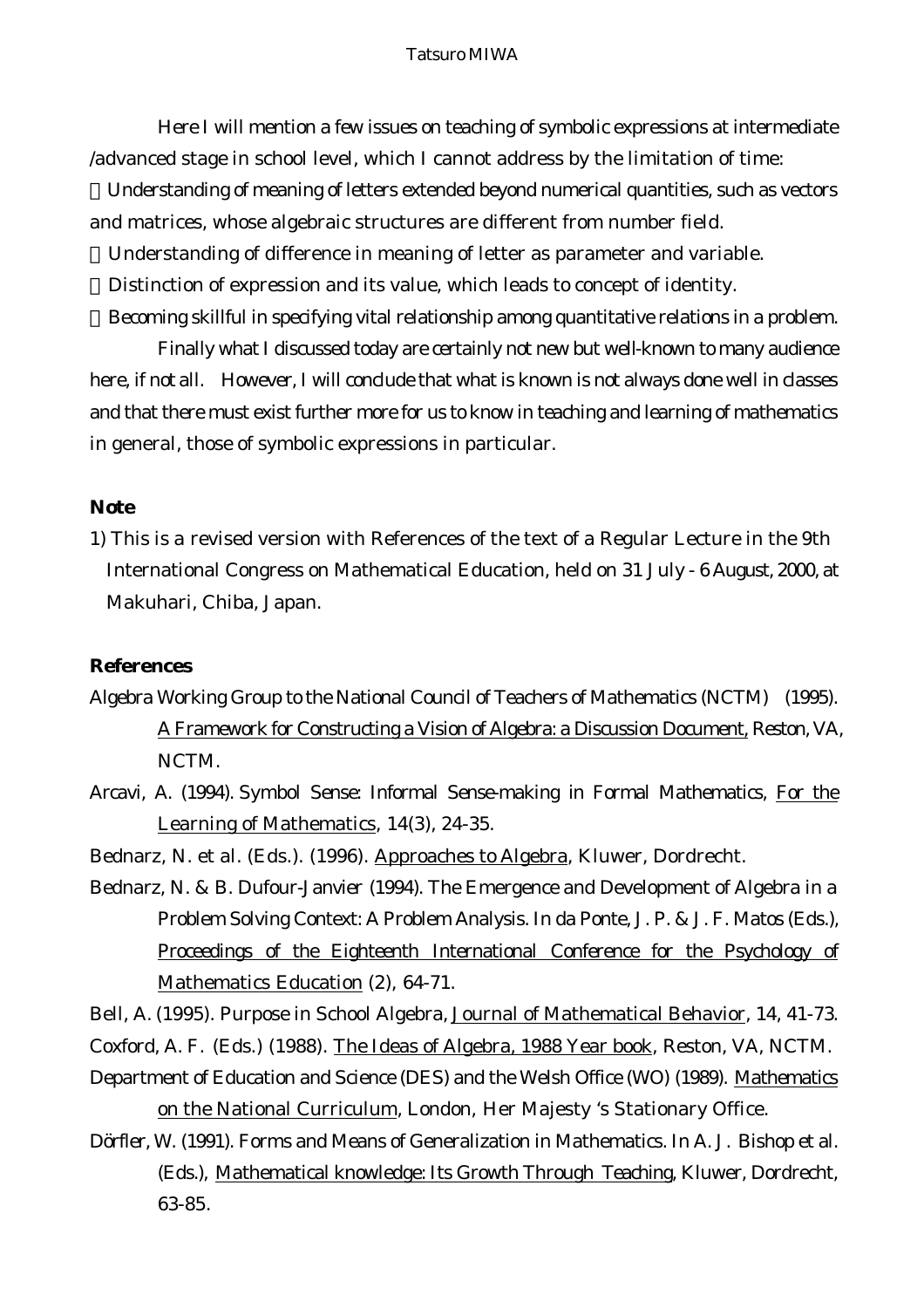- Dossey, J. (1998). Making Algebra Dynamic and Motivating: A National Challenge. In NCTM & MSEB (Eds.), The Nature and Role of Algebra in the K-12 Curriculum Proceedings of a National Symposium May 27 and 28, 1997, National Academy Press, 17-23.
- Fey, J. T. (1989). School Algebra for the Year 2000. In S. Wagner & C. Kieran (Eds.), Research Issues in the Learning and Teaching of Algebra, NCTM, 199-213.
- Harel, G. & D. Tall (1991). The General, the Abstract, and the Generic in Advanced Mathematics, For the Learning of Mathematics, 11(1), 38-42.
- Herscovics, N. (1989). Cognitive Obstacles Encountered in the Learning of Algebra. In S. Wagner & C. Kieran (Eds.), Research Issues in the Learning and Teaching of Algebra, NCTM, 60-86.
- Herscovics, N. & L. Linchevski (1994). A Cognitive Gap between Arithmetic and Algebra, Educational Studies in Mathematics, 27, 59-78.
- House, P. A. (1988). Reshaping School Algebra: Why and How. In A. F. Coxford (Eds.), The Ideas of Algebra, 1988 Yearbook, NCTM, 1-7.
- Kaput, J. (1995). Long-term Algebra Reform: Democratizing Access to Big Ideas. In C. B. Lacampagne et al. (Eds.), The Algebra Initiative Colloquium, U. S. Government Printing Office, 33-52.
- Kaput, J. (1998). Transforming Algebra from an Engine of Inequality to an Engine of Mathematical Power by "algebrafying" the K-12 Curriculum. In NCTM & MSEB (Eds.), The Nature and Role of Algebra in the K-12 Curriculum Proceedings of a National Symposium May 27 and 28, 1997, National Academy Press, 25-26.
- Kieran, C. (1989). The Early Learning of Algebra: a Structural Perspective. In S. Wagner & C. Kieran (Eds.), Research Issues in the Learning and Teaching of Algebra, NCTM, 33-56.
- Kieran, C. (1990). Cognitive Processes Involved in Learning School Algebra. In P. Nesher & J. Kilpatrick (Eds.), Mathematics and Cognition, Cambridge University Press, 96 -112.
- Kieran, C. (1992). The Learning and Teaching of School Algebra, In D. A. Grouws (Eds.), Handbook of Research on Mathematics Teaching and Learning, NCTM, 390-419.
- Kieran, C. (1996). The Changing Face of School algebra. In Alisina, C. et al. (Eds.), 8th International Congress on Mathematical Education, Selected Lectures, S.E.E.M. 'THALES', 271-290.
- Küchemann, D. (1981). Algebra. In K. M. Hart et al. (Eds.), Children's Understanding of Mathematics:11-16, John Murray, 102-119.
- Kumagai, K. (1999). Kyouzai Kaihatu no Siten : Sozai kara Kyouzai he Kan Mondai no Kaihatu wo Tegakari nisite - (The Perspective for Development of Instructional Materials: From Raw Materials to Instructional Materials - with Development of "Can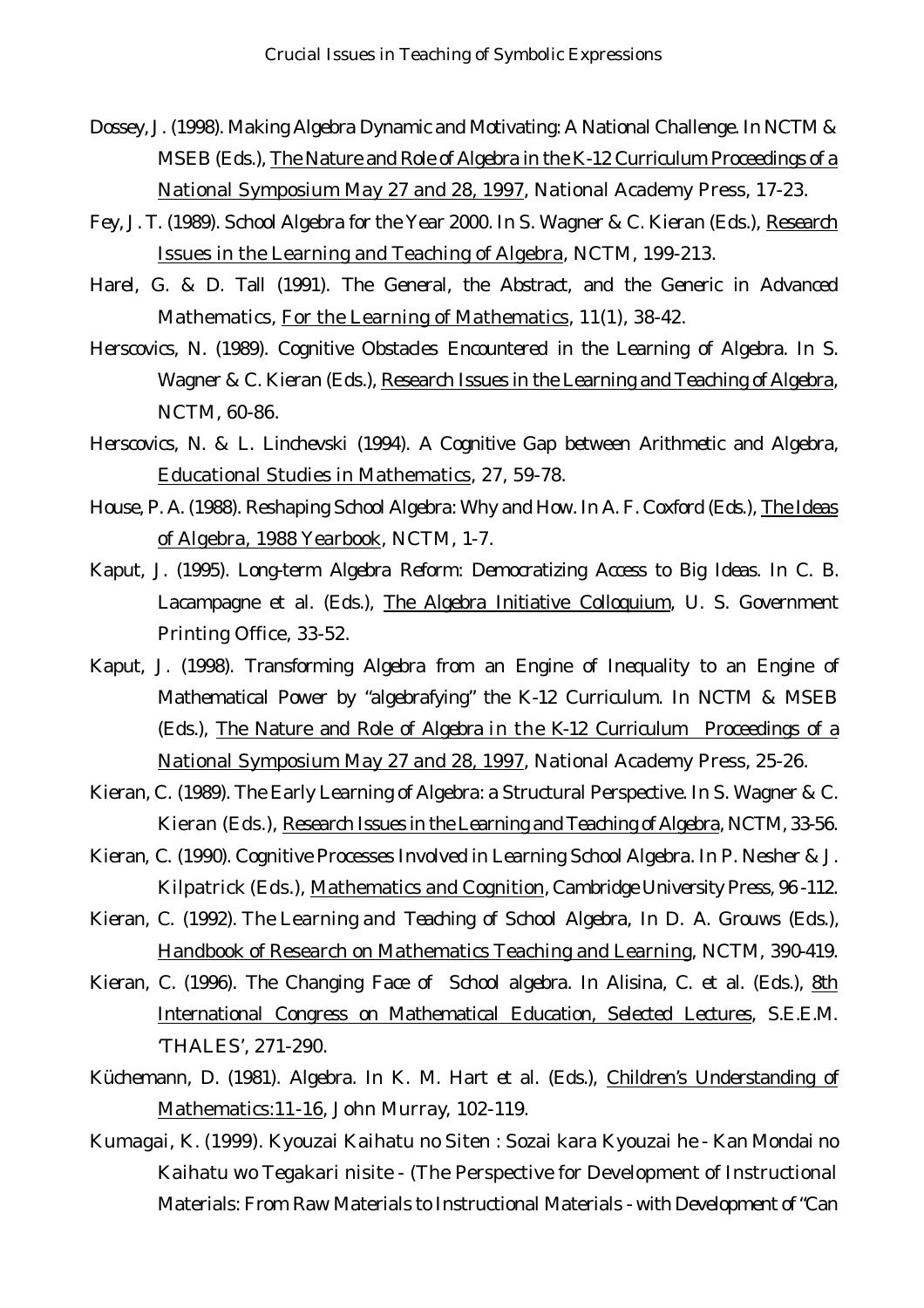Problem" as a Clue -. In Sugiyama, Y. (Eds.), Report of the Science Grant of Ministry of Education : Comprehensive Study on Curriculum Development Coping with Advanced Information Society, Tokyo Gakugei University, 25-37.

- Lacampagne, C. B. et al. (Eds.). (1995). The Algebra Initiative Colloquium, Washington, D. C., U. S. Government Printing Office.
- Lee, L. & D. Wheeler (1989). The Arithmetic Connection, Educational Studies in Mathematics, 20, 41-54.
- Lee, L. (1996). An Initiation into Algebraic Culture Through Generalization Activities. In N. Bednarz et al. (Eds.), Approaches to Algebra, Kluwer, 87-106.
- Lockhead, J., & J. P. Mestre. (1988). From Words to Algebra: Mending Misconceptions. In A. F. Coxford (Eds.), The Ideas of Algebra, 1988 Yearbook, NCTM, 127-135.
- MacGregor, M. & K. Stacey (1993). Seeing a Pattern and Writing a Rule. In I. Hirabayashi et al. (Eds.), Proceedings of the Seventeenth International Conference for the Psychology of Mathematics Education, University of Tsukuba, (1), 181-188.
- MacGregor, M. & K. Stacey (1994). Metalinguistic Awareness and Algebra Learning. In J. P. da Ponte & J. F. Matos (Eds.), Proceedings of the Eighteenth International Conference for the Psychology of Mathematics Education, University of Lisbon, (3), 200-207.
- MacGregor, M. & K. Stacey (1996a). Learning to Formulate Equations for Problems. In Puig, L. & A. Gutierrez (Eds.), Proceedings of the 20th Conference of the International Group for the Psychology of Mathematics Education, Universitat de Valencia, (3), 289-296.
- MacGregor, M. & K. Stacey (1996b). Origins of Students' interpretations of Algebraic Notation. In Puig, L. & A. Gutierrez (Eds.), Proceedings of the 20th Conference of the International Group for the Psychology of Mathematics Education, Universitat de Valencia (3), 297-304.
- Mason, J. (1996). Expressing Generality and Roots of Algebra In N. Bednarz et al. (Eds.), Approaches to Algebra, Kluwer, 65-86.
- Ministry of Education (MOE Monbusyo) (1989). Tyuugakkou Sidousyo Suugaku-hen (Guidebook for Lower Secondary School: Mathematics), Osaka, Osaka Syoseki,(in Japanese).
- Ministry of Education (MOE Monbusyo) (1999). Tyuugakkou Gakusyuusidouyouryou Kaisetu Suugaku-hen (Explanation of the Course of Study for Lower Secondary School: Mathematics), Osaka, Osaka Syoseki. (in Japanese).
- Miwa, T. (1996). Mojisikino Sidou: Josetu (Teaching of Symbolic Expressions : An Introduction) , Tsukuba Journal of Educational Study in Mathematics, 15, 1 - 14 (in Japanese).
- Miwa, T. (1998). Teaching of Symbolic Expressions : An Introduction (1), Meiji Daigaku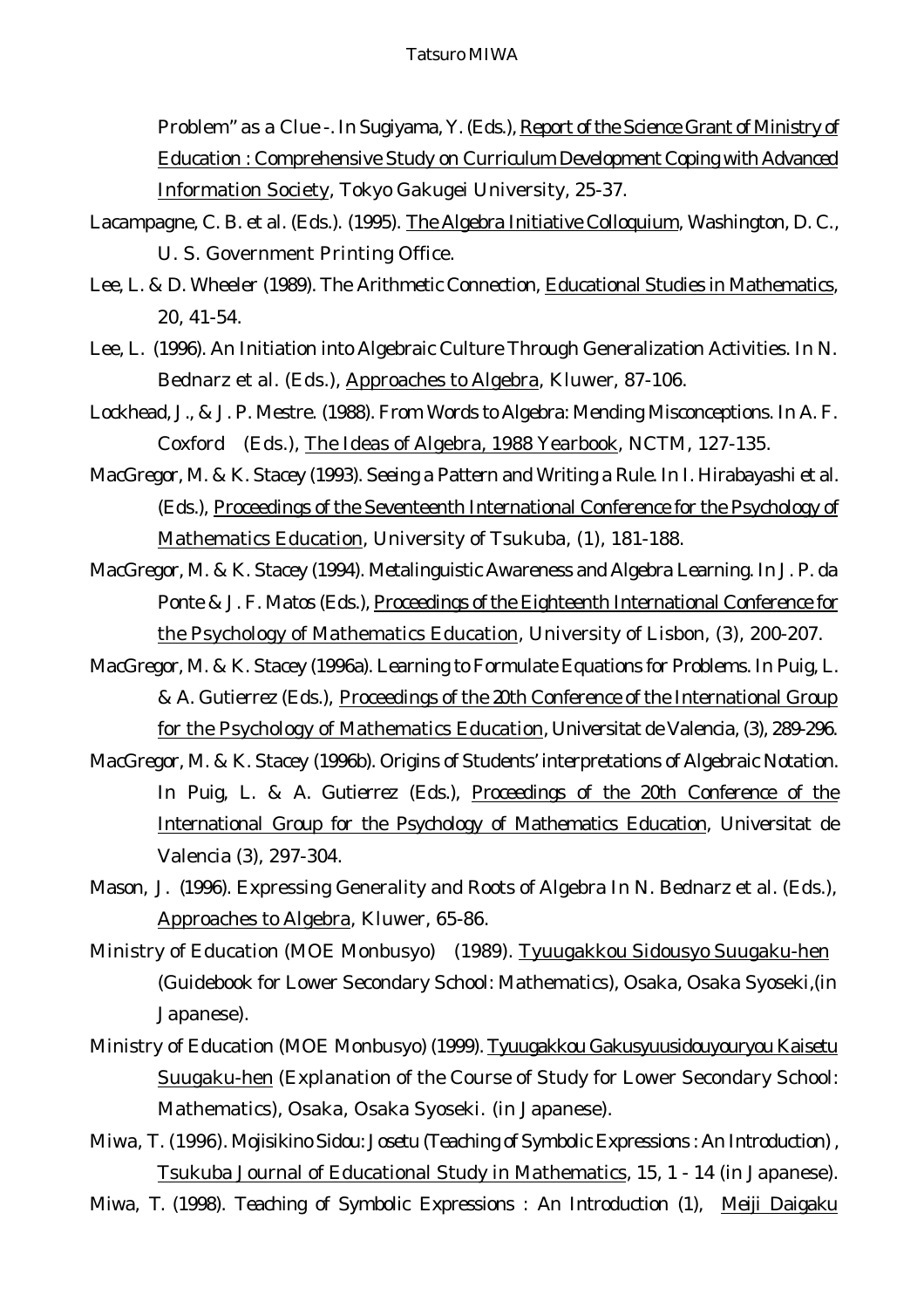Kyosyokukatei Nenpou (Yearbook of Teacher Education Program at Meiji University) 20, 47-56.

- Miwa, T. (1999). Teaching of Symbolic Expressions : An Introduction (2), Meiji Daigaku Kyosyokukatei Nenpou (Yearbook of Teacher Education Program at Meiji University), 21, 15-25.
- Mochizuki, A. & N. Yamada. (1996). Watasi no Eigo Jugyou (My English Lessons), Tokyo, Taisyuukan.(in Japanese)
- Nakahara-Ishida, T. (1992). Nitibei Kyoutuu Tyousaniyoru Mondaikaiketu no Kenkyuu "Seihoukeino Menseki " nituite - (Study of "Area of Squares" in the Japan-US Common Survey on Mathematical Problem Solving ). In T. Miwa ( Eds.), Nihon to Amerika no Suugakuteki MondaiKaiketuno Sidou (Teaching of Mathematical Problem Solving in Japan and the U. S.). Toyokan, 119-134. (in Japanese).

Nakamura, K. (1962). Suugakusi (History of Mathematics), Osaka, Keirinkan. (in Japanese).

- National Council of Teachers of Mathematics (NCTM) (1989). Curriculum and Evaluation Standards for School Mathematics, Reston, VA, NCTM.
- National Council of Teachers of Mathematics (NCTM) (2000). Principles and Standards for School Mathematics, Reston, VA, NCTM.
- National Council of Teachers of Mathematics (NCTM) & Mathematical Sciences Education Board (MSEB) (Eds.). (1998). The Nature and Role of Algebra in the K-12 Curriculum Proceedings of a National Symposium May 27 and 28, 1997, Washington, D. C. National Academy Press.
- Osaka Study Group for Mathematics Education (OSGME Osaka Suugaku Kyouiku Kenkyuukai) (1987). Bunsuu Mojisiki wo Osieru toiukoto (What It Means to Teach Symbolic Expressions and Fractions), Tokyo , Meiji Tosyo, (in Japanese).
- Royal Society & JMC Working Group (1995). Teaching and Learning Algebra pre-19, London, Royal Society & JMC.
- Schoen, H. (1988). Teaching Elementary Algebra with a Word Problem Focus. In A. F. Coxford (Eds.), The Ideas of Algebra, 1988 Year book, NCTM, 119-126.
- Sfard, A. (1987). Two Conceptions of Mathematical Notions: Operational and Structural. In J. C. Bergeron et al (Eds.), Proceedings of the Eleventh International Conference for the Psychology of Mathematics Education, Universite de Montreal (3), 162-169.
- Sfard, A. (1991). On the Dual Nature of Mathematical Conceptions: Reflections on Processes and Objects as Different Sides of the Same Coin, Educational Studies in Mathematics, 22, 1-36.
- Stacey, K. & M. MacGregor : to appear. Curriculum Reform and Approach to Algebra. In R.